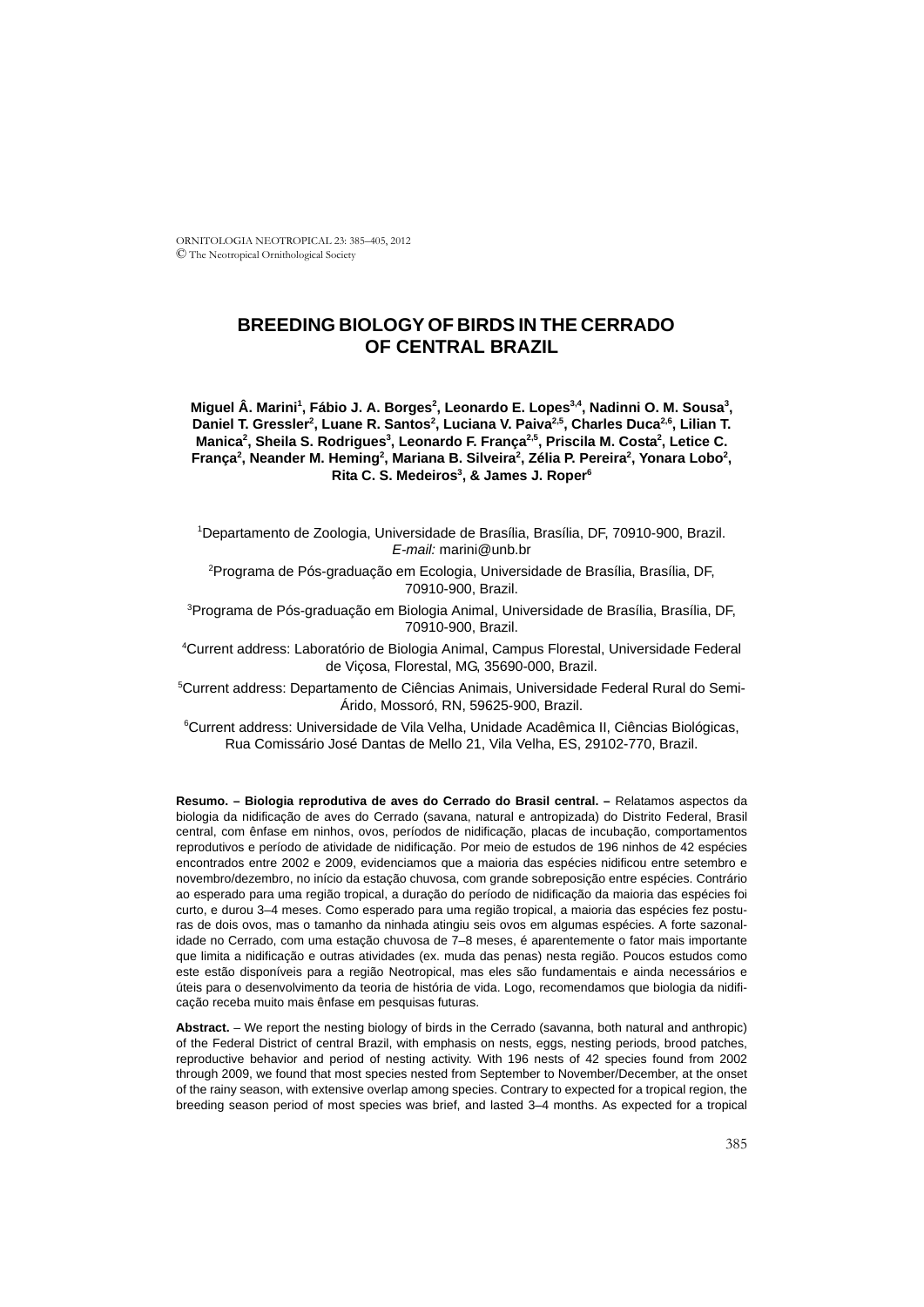region, most species laid two eggs, but clutch sizes reached a maximum of six eggs in a few species. The strong seasonality of the Cerrado, with a rainy season of 7–8 months, is apparently the most important factor that limits breeding and other activities (ex. molt) in this region. Few studies like this are available for the Neotropical region, yet they are fundamental and are still needed and useful for the development of life history theory. Therefore, we recommend that breeding biology receives much more emphasis in future research than to date. *Accepted 27 September 2012.*

**Key words:** Eggs, nests, reproduction, savanna, Central Brazil.

### INTRODUCTION

Understanding bird reproduction patterns is important not only for ecological, evolutionary, and behavioral studies (Stutchbury & Morton 2001, 2008), but also for systematics, physiology, and conservation (Brown 1987, Bennett & Owens 2002, Begon *et al*. 2006). Many or most of these patterns remain poorly studied in the Neotropics, including Brazil. Patterns of reproduction in many species are simply unknown, and in many others, only simple descriptions of nests, and eggs are available from older studies, which often fail to include the date or place of observation (Euler 1900, Ihering 1900). Detailed studies of reproductive biology of Neotropical birds are increasing recently in Brazil (Carvalho *et al*. 2007, Aguilar *et al*. 2008, Faria *et al*. 2008, Rubio & Pinho 2008, Dias *et al*. 2009, Rodrigues *et al*. 2009, Gomes & Rodrigues 2010, Nóbrega & Pinho 2010, Hoffmann & Rodrigues 2011, Rodrigues & Rodrigues 2011, Johnson *et al*. 2012, Whischhoff *et al*. 2012) and other countries (Robinson *et al*. 2000, Roper 2000, 2003; Greeney *et al*. 2004, 2011; de la Peña 2005, Di Giacomo 2005, Auer *et al*. 2007), but few attempt a theoretical understanding of breeding parameters (Roper *et al*. 2010). This is in stark contrast to studies in Europe and North America (summaries in Baillie 1990 and DeSante & Rosenberg 1998, respectively). As a consequence, little is known about changes in population parameters and dynamics of tropical species, especially in those places with large anthropic influences.

The Cerrado, a Neotropical biome restricted mostly to Brazil, is the largest tropical savanna in the world and the second largest plant formation type in South America (after the Amazon forest, Ratter *et al*. 1997). The Cerrado is also one of the most threatened biomes in the world and, at the same time, is a hotspot for biodiversity (Myers *et al*. 2000, Silva & Bates 2002). By recent estimates,  $\leq 50$  % of the original formation remains (BRASIL 2007, Brannstrom *et al*. 2008), and that remainder is very fragmented and is rapidly being converted to agriculture (Dias 1990, Klink *et al*. 1993, Ratter *et al*. 1997).

The Cerrado is quite diverse biologically (MMA 1999) with endemic plants comprising 44 % of its 10,000 species (Myers *et al*. 2000) and at least 856 species of birds (Silva 1995, Silva & Santos 2005), about 30 of which are endemic (Silva & Bates 2002) and 48 are threatened (IBAMA 2003, Marini & Garcia 2005, IUCN 2008). As elsewhere in Latin America, little is known of the biology of this wide variety of species. Recently, a new species of flycatcher (Chapada Flycatcher, *Suiriri islerorum*) was described (Zimmer *et al*. 2001). Two other recently rediscovered species were formerly known only from holotypes, both of which are possibly endemic to the Cerrado (Kaempfer's Woodpecker *Celeus obrieni,* Prado 2006, Santos & Vasconcelos 2007, and the Cone-billed Tanager *Conothraupis mesoleuca,* Buzzetti & Carlos 2005). Our research group has been accumulating data on reproductive biology for birds in the Cerrado. Currently, our long-term bird reproduction project,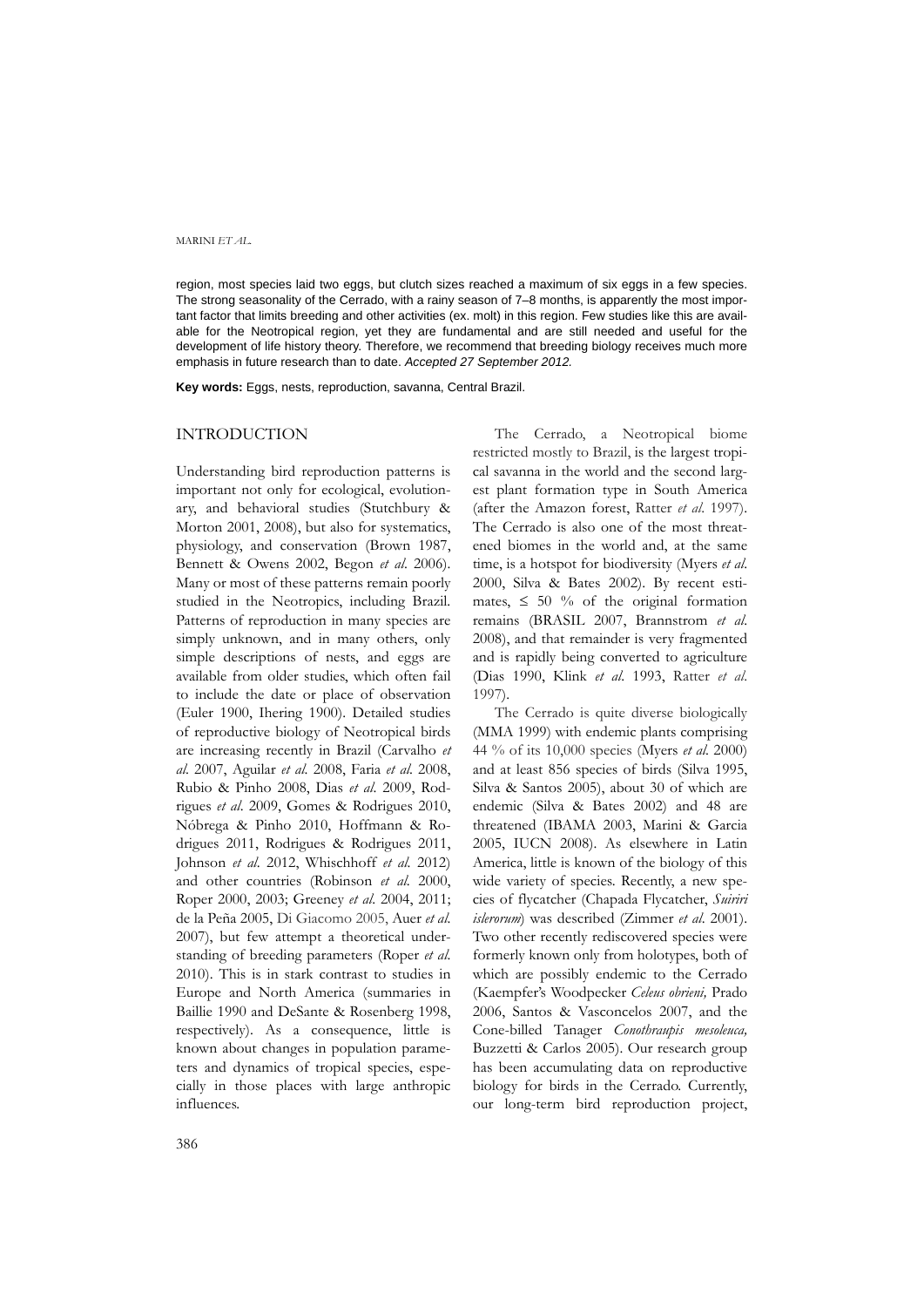begun in 2002, is at the Águas Emendadas Ecological Station (ESECAE), in the Distrito Federal in central Brazil. Recently, breeding biology of several species with unique nests or large sample sizes has been reported elsewhere (*Suiriri islerorum* and *Suiriri suiriri,* Lopes & Marini 2005a,b; França & Marini 2009; *Elaenia chiriquensis*, Medeiros & Marini 2007, Paiva & Marini *in press*; *Culicivora caudacuta*, Sousa & Marini 2007; *Charitospiza eucosma*, Borges & Marini 2008; *Melanopareia torquata*, Gressler & Marini 2007; *Elaenia cristata*, Marini *et al*. 2009a; *Tyrannus savana*, Marini *et al*. 2009b; Columbidae, Marini *et al.* 2010; *Cypsnagra hirundinacea*, Santos & Marini 2010; *Neothraupis fasciata*, Duca & Marini 2011; Manica & Marini 2012; *Sicalis citrina*, Gressler & Marini 2011; other spp. in preparation).

Here, to help fill this gap in knowledge, we describe several aspects of the breeding biology of 42 species of birds from the Cerrado region, including descriptions of nests and eggs, incubation and nestling periods, brood patch, breeding behaviors, and period of nesting activity. Many nesting characteristics and parameters have been described in the scientific literature, so our descriptions are brief and mostly add to prior descriptions that were incomplete or different from ours, or obtained in sites far-removed from central Brazil, such as Costa Rica, Colombia or Argentina. By putting these birds in the context of life history theory and current knowledge about their breeding biology, we hope to generate more interest in the study of the reproductive biology of many more Neotropical birds.

## **METHODS**

*Study site.* This study was carried out at the Águas Emendadas Ecological Station (ESE-CAE, a 10,547 ha reserve, protected since 1988), in the Distrito Federal, Brazil (15°29'– 15°36'S, 47º31'–47°41'W; 1040 m a.s.l.). We also collected data in a nearby rural area (Jardim Morumbi). The ESECAE has not suffered major anthropogenic impacts at least in the last  $\sim$  30 years, except for sporadic burns, occasional illegal animal hunting, and use by domestic animals, especially feral dogs. The ESECAE is located within the Cerrado, a Neotropical savanna biome, with vegetation dominated by *cerrado sensu stricto*, which is dense and shrubby with some emergent trees that may reach 15 m. Intermixed within that are patches of other natural phytophysiognomies, such as dense *cerrado* (an even denser *cerrado sensu stricto* with more trees), open *cerrado* (which has few shrubs and no trees > 15 m), *campo sujo* (which is a grassland with scattered shrubs and trees), and *campo limpo* (which is a grassland without shrubs or trees). Other types of phytophysiognomies found in the reserve are, *vereda* (a valley-side marsh), gallery forest (narrow forest strips along streams), and *cerradão* (closed woodland with trees ~ 8-12 m) (Ribeiro & Walter 1998). Within the reserve, some small patches of vegetation are partially disturbed by human use, such as logging, trails, or frequent fire, which we refer to, e.g., disturbed open *cerrado* or disturbed *cerrado sensu stricto*. The rural area (15°30'–15º31'S, 47º37'–47º39'W) just outside of the ESECAE is a mosaic of small properties, disturbed *cerrado* fragments, and dirt roads and houses that were built during the 1980s (details in Borges & Marini 2010), where fire and several kinds of human uses are common.

Climate of the region is rainy tropical with a marked seasonality: a rainy season from October to April and a very strong dry season from May to September (the southern winter) usually with little or no rain. Mean annual rainfall of the Cerrado ranges from 1500–1750 mm, and mean temperature ranges from 20 to 26 ºC (Nimer 1979).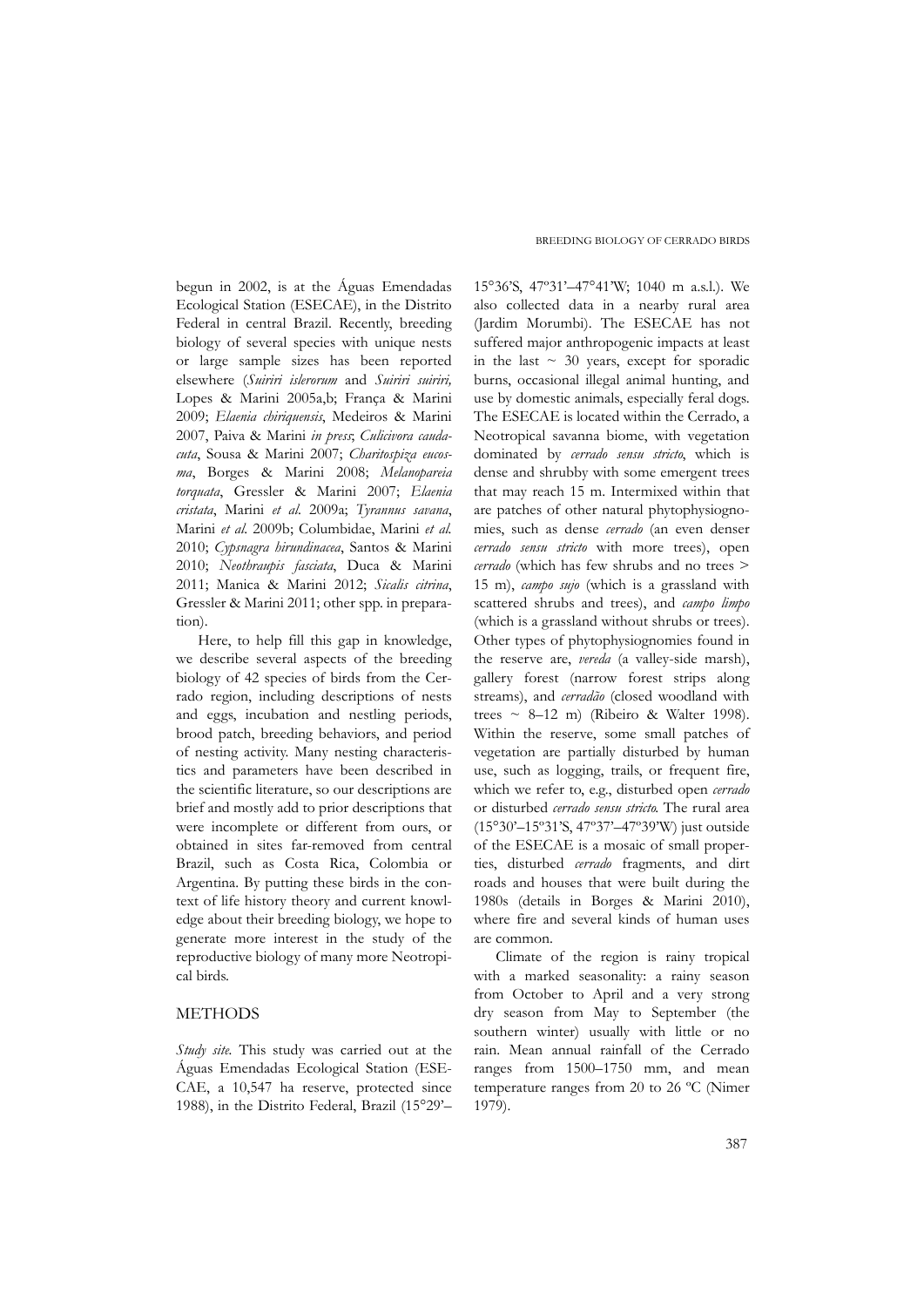*Nests.* We searched for nests in undisturbed habitats at the ESECAE from August to December 2002–2009, September–December 2005 along the reserve border, and at the rural area (Jardim Morumbi) in 2006. Because of little or no evidence of breeding of the study species at other times of the year (Piratelli *et al*. 2000, Marini & Durães 2001, Silveira & Marini 2012), these months include most or all of the breeding season. However, this nest search period overlaps little with the breeding season of some birds in the region, such as granivorous species like *Sicalis citrina* (Gressler & Marini 2011) and *Volatinia jacarina* (Carvalho *et al*. 2007, Aguilar *et al*. 2008). We found nests by following adults while they were building nests or feeding young, as well as by the inspection of potential nest sites and by accidental encounters. We checked almost all nests, once found, every 3–4 days until the nest was no longer in use (either due to failure or fledging).

Nest diameter and depth of some nests were measured after use. We weighed eggs prior to the third day after laying with a spring scale (to 0.1 g) and measured (length and width) with calipers (to 0.01 mm). Incubation period was estimated as the number of days between the date the last egg was laid and the last egg hatched (Martin 2002). The nestling period was the number of days from hatching to fledging. Summary statistics are reported as means and standard deviations (mean ± SD). The period of nesting activity was defined from the first evidence of nest building to the last evidence of fledgling. Whenever appropriate, we backdated the incubation period and estimated forward the fledgling period to better estimate the period of nesting activity.

*Bird captures.* Some birds were captured from July 2002 to December 2009 during a banding program in ESECAE, with 36 mm mesh mist-nets of various lengths, usually between 06:00–13:00 h. We banded all captured birds with a uniquely numbered metal band (CEMAVE/IBAMA), and presence of a brood patch was noted. Bird taxonomy follows Remsen *et al.* (2012).

*Bibliographic review.* We first compared our data with that presented in the Handbook of the Birds of the World series (del Hoyo *et al.* 1992–2011), which is by far the most comprehensive compilation about the biology of Neotropical birds. In cases where our observations did not differ significantly from the data summarized in del Hoyo *et al.* (1992– 2011), no additional comment was presented. In those cases where our observations diverged from, or added new information, we highlighted this fact and scanned the literature for other papers on this theme. It is necessary to remember that the first volumes of the handbook were published two decades ago, and thus some information is now outdated.

#### **RESULTS**

We found 196 nests of 42 species of birds (Table 1). Details of each species follow, listed by family.

#### TINAMIDAE

*Crypturellus parvirostris*. We found five nests from September to November. The earliest nest was found 29 September 2009 and the latest was initiated during the first week of November 2003 (an interval of approximately 38 days over which egg laying occurred). Nests were found in *cerrado sensu stricto* (n = 2) and open *cerrado* (3). Nests were merely eggs laid on the ground. Clutch sizes were two (n  $= 2$ ) and three (3), differing from the clutch of 4–5 eggs reported by del Hoyo *et al*. (1992). Eggs were elliptical and chocolate-colored with violet tint and two had small brown dots. Egg mass was  $17.2 \pm 0.9$  g (n = 5), which was about  $8\%$  of the adult body mass (220 g, Dunning 2007). Egg dimensions were 39.2  $\pm$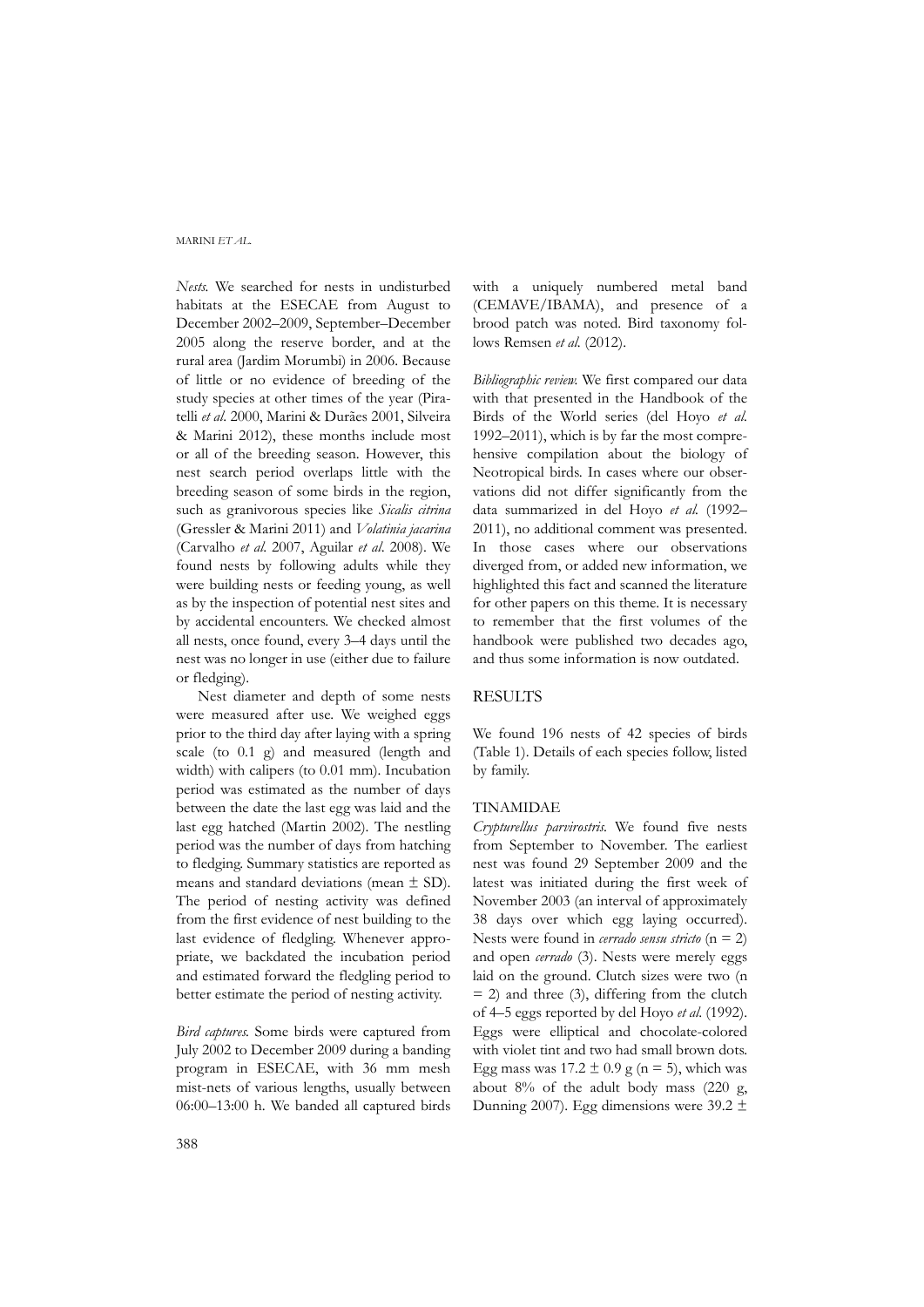$0.7$  x  $28.3 \pm 1.2$  mm (n = 10). The incubation period lasted at least 21 days ( $n = 2$ ), two days more than that observed in captivity (del Hoyo *et al*. 1992). Hatching occurred around October 6, October 31, November 19, and December 3 ( $n = 4$  nests) and hatchlings were downy ( $n = 2$ ). Egg shells were found at three nests after hatching. Twice we observed an adult defending eggs by feigning a broken wing. The period of nesting activity lasted from mid-September to early December.

#### ACCIPITRIDAE

*Buteogallus meridionalis*. The one nest found on 19 September 2003 was a mass of twigs hidden in the tree canopy in the *cerrado sensu stricto* at nearly 8 m high. The day the nest was found, an adult bird was close to the nest and vocalized and the incubating bird left the nest. The single white egg hatched on 6 October. The nest was found empty on 13 October, suggesting predation. The period of nesting activity was estimated to be early September to late October.

### NYCTIBIIDAE

*Nyctibius griseus*. A nest found on 25 October 2003 was merely an egg on a branch of a snag 3 m high in the *cerrado sensu stricto*. The egg hatched between 6–11 November, but since the nest was found with an egg, incubation was longer than the 13 days it was monitored. The nestling stayed in the same place for  $\sim$  35 days when it moved to nearby branches of the same tree. Only one adult bird was ever seen near the nest. This nest was in the same tree in which we were monitoring a *Suiriri suiriri* nest. During our observations of the latter, unaware, we approached quite near the *Nyctibius* nest. Only when about 2 m away from the nest we saw the silent and motionless adult, looking at us with its large yellow eyes. The adult flew away when we saw the egg. The period of nesting activity was estimated to be mid-October to late December.

### CAPRIMULGIDAE

The study of the breeding biology of Caprimulgidae requires special attention. First, a nest is never found before egg laying because there is no nest eggs are laid on the ground on whatever substrate happens to be present. Second, the transition from nestling to fledgling is difficult to define (they are semi-precocial) since nestlings will become fledglings upon leaving the nest, but they may move a very short distance. Also, the nestling period is very short. Lastly, nest fate after hatching is imprecise and difficult to estimate by simple observations of the original nest site. With these limitations in mind, we describe the breeding biology of three species.

*Nyctidromus albicollis*. Two nests were found on 27 September 2006 and 9 October 2009 in *cerrado sensu stricto*, but one of them was near a *vereda*. Both nests were basically eggs laid on the ground on whatever substrate was there. Clutch size was two (one had eggs, the other had nestlings). Nestlings of the first nest hatched between 28 September and 2 October and were apparently depredated by 5 October. Nestlings of the second nest were last seen on 14 October and fledged the nest site by 16 October. Adults defended nestlings first by staying put in the nest, then by jumping and flying 1–3 m away from the nest, then by feigning a broken wing, and lastly by calling when we came very close to the nestlings. The period of nesting activity was estimated to be mid-September to mid-October.

*Caprimulgus parvulus*. We found 12 nests in September–October of 2003, 2004, 2008, and 2009. Nests were in *cerrado sensu stricto*  $(n = 8)$ , open *cerrado* (2) or disturbed *cerrado sensu stricto* (1), and near a *vereda* (1). The earliest date a nest was found with eggs was 16 September 2003. Eggs were elliptical and pinkishcream with reddish-brown scrawls. Clutch size in nests with only eggs was one  $(n = 1)$  or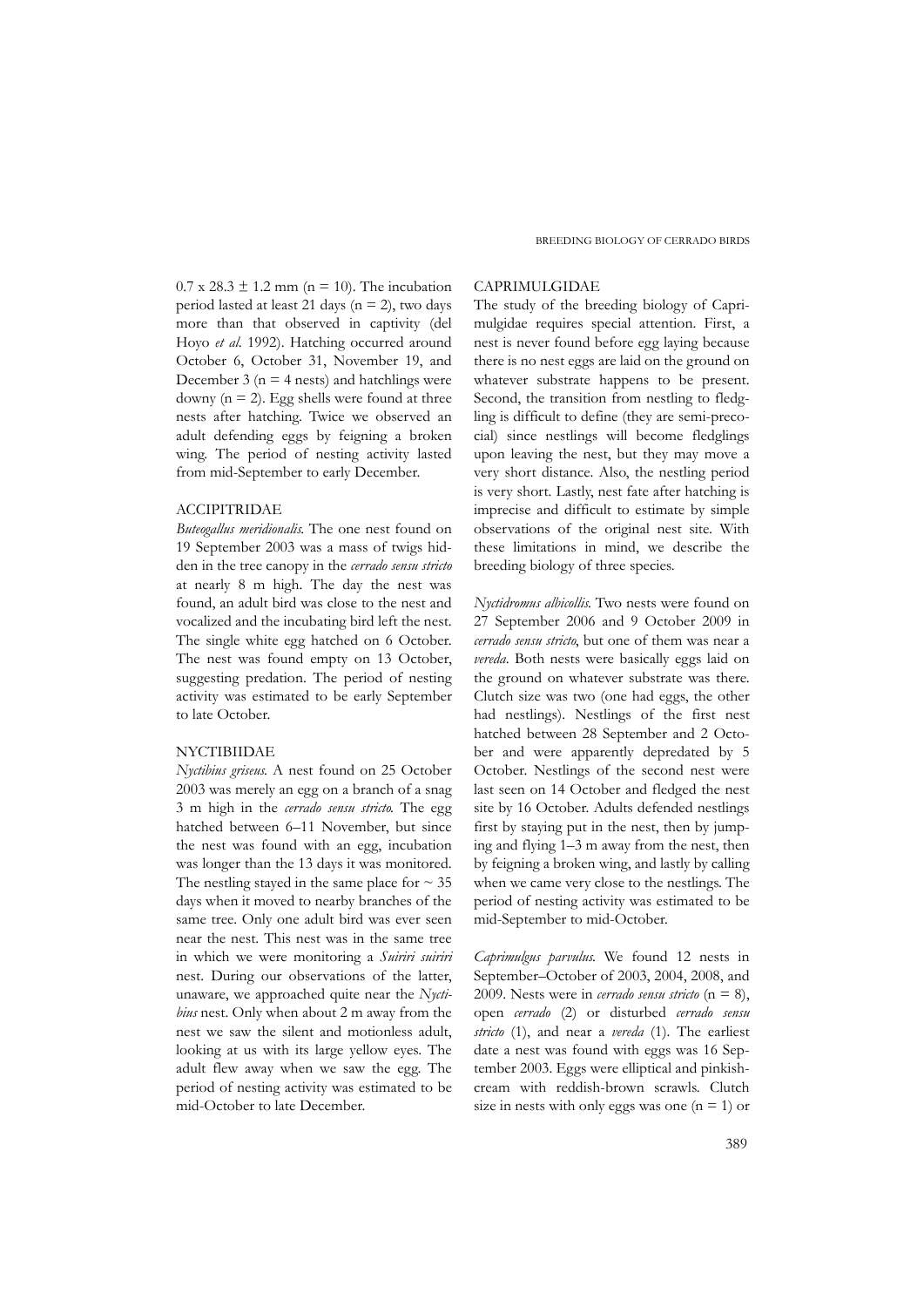| Family        | Species                       | N  | Clutch size    | Nest height (m) | Month       |             |             |             |             |     |             |             |             |             |             |             |
|---------------|-------------------------------|----|----------------|-----------------|-------------|-------------|-------------|-------------|-------------|-----|-------------|-------------|-------------|-------------|-------------|-------------|
|               |                               |    |                |                 | Jan         | Feb         |             |             | Mar Apr May | Jun | Jul         | Aug         | Sep         |             | Oct Nov Dec |             |
| Tinamidae     | Crypturellus parvirostris     | 5  | $2 - 3$        | $\Omega$        |             |             |             |             |             |     |             |             | $\mathbf X$ | $\mathbf X$ | $\mathbf X$ | $\mathbf X$ |
| Accipitridae  | Buteogallus meridionallis     | 1  | $\mathbf{1}$   | 8               |             |             |             |             |             |     |             |             | $\mathbf X$ | X           |             |             |
| Nyctibiidae   | Nyctibius griseus             | 1  | 1              | 3               |             |             |             |             |             |     |             |             |             | X           | $\mathbf X$ | X           |
| Caprimulgidae | Nyctidromus abicollis         | 2  | $\overline{2}$ | 0               |             |             |             |             |             |     |             |             | $\mathbf X$ | $\mathbf X$ |             |             |
|               | Caprimulgus parvulus          | 12 | $1 - 2$        | $\theta$        |             |             |             |             |             |     |             |             | $\mathbf X$ | X           |             |             |
|               | Hydropsalis torquata          | 11 | $1 - 2$        | $\theta$        |             |             |             |             |             |     |             |             | $\mathbf X$ | X           | $\mathbf X$ |             |
| Trochilidae   | Eupetomena macroura           | 9  | $\overline{2}$ | 1.69            |             |             |             |             |             |     |             |             | $\mathbf X$ | X           | $\mathbf x$ | X           |
|               | Amazilia fimbriata            | 2  | $\overline{2}$ | $1 - 1.9$       |             |             |             |             |             |     |             |             | $\mathbf X$ | X           |             |             |
|               | Heliactin bilophus            | 1  | $\overline{2}$ | 0.5             |             |             |             | $\mathbf X$ | $\mathbf X$ |     |             |             |             |             |             |             |
| Bucconidae    | Nystalus chacuru              | 3  | $\overline{a}$ | $\Omega$        |             |             |             |             |             |     |             |             | $\mathbf X$ | $\mathbf X$ | $\mathbf X$ |             |
| Cariamidae    | Cariama cristata              |    | $\overline{2}$ | 2.5             |             |             |             |             |             |     |             |             | $\mathbf X$ | X           |             |             |
| Falconidae    | Caracara plancus              | 2  | $\mathbf{1}$   | $5.1 - 11$      |             |             |             |             |             |     |             | $\mathbf X$ | $\mathbf X$ |             |             |             |
|               | Falco femoralis               | 4  | 3              | $3.5 - 5$       |             |             |             |             |             |     |             | $\mathbf X$ | $\mathbf X$ | $\mathbf X$ |             |             |
| Psittacidae   | Aratinga aurea                | 11 | $3 - 4$        | 1.8             |             |             |             |             |             |     | X           | X           | X           | X           | $\mathbf X$ |             |
|               | Amazona aestiva               | 3  | 3              | $1.8 - 2.1$     |             |             |             |             |             |     |             | $\mathbf X$ | X           | X           |             |             |
| Furnariidae   | Lepidocolaptes angustirostris | 8  | $1 - 3$        | $\overline{c}$  |             |             |             |             |             |     |             | $\mathbf X$ | $\mathbf X$ | X           | X           | $\mathbf X$ |
| Tyrannidae    | Elaenia flavogaster           | 1  | 2              | 3.5             |             |             |             |             |             |     |             |             |             | X           | $\mathbf X$ | $\mathbf X$ |
|               | Elaenia obscura               | 1  | $\mathbf{1}$   | 2.6             |             |             |             |             |             |     |             |             |             | X           | $\mathbf X$ |             |
|               | Camptostoma obsoletum         | 9  | $\overline{2}$ | 1.4             |             |             |             |             |             |     |             | $\mathbf X$ | $\mathbf X$ | X           | X           |             |
|               | Suiriri suiriri               | 15 | $1 - 3$        | 4.5             |             |             |             |             |             |     | $\mathbf X$ | $\mathbf X$ | $\mathbf X$ | X           | $\mathbf X$ |             |
|               | Serpophaga subcristata        | 1  | 1              | 5               |             |             |             |             |             |     |             |             | $\mathbf X$ | X           | $\mathbf X$ |             |
|               | Sublegatus modestus           | 1  | 2              | 1.6             |             |             |             |             |             |     |             |             |             | X           | $\mathbf X$ |             |
|               | Culicivora caudacuta          | 1  | 3              | 0.38            | $\mathbf X$ | $\mathbf X$ | $\mathbf X$ | $\mathbf X$ |             |     |             |             |             | X           | X           | $\mathbf X$ |
|               | Xolmis cinereus               | 3  | $1 - 3$        | $0.7 - 4.3$     |             |             |             |             |             |     |             |             | $\mathbf X$ | X           | $\mathbf X$ |             |
|               | Myiozetetes cayanensis        | 1  | $\overline{2}$ | 2.45            |             |             |             |             |             |     |             |             |             | X           | $\mathbf X$ |             |
|               | Myiodinastes maculatus        | 1  | $\mathbf{1}$   | 5               |             |             |             |             |             |     |             |             |             | $\mathbf X$ | $\mathbf X$ |             |
|               | Empidonomus varius            | 4  | $2 - 3$        | $3 - 3.5$       |             |             |             |             |             |     |             |             |             | X           | $\mathbf X$ |             |

3 9 0 TABLE 1. Details of nesting information for birds at the Águas Emendadas Ecological Station, 2002–2009, including sample size (N), clutch size (if two values, minimum–maximum), nest height (if two values, minimum–maximum), and month of nesting activity (from nest building to fledgling).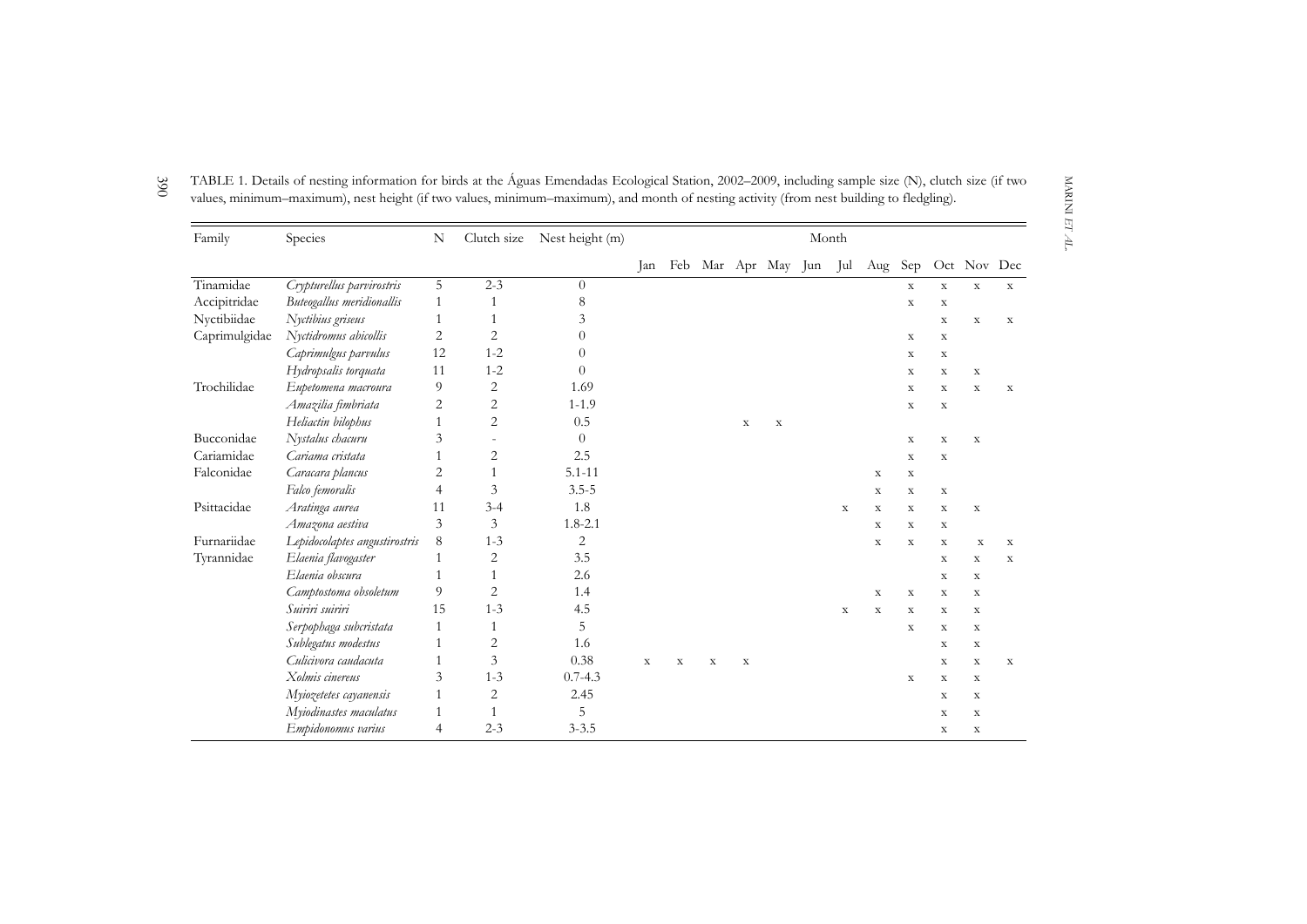| TABLE 1. Continuation. |  |  |
|------------------------|--|--|
|                        |  |  |

| Family        | Species                          | N              | Clutch size              | Nest height (m)          |             | Month |  |  |                         |  |  |             |             |             |             |                     |
|---------------|----------------------------------|----------------|--------------------------|--------------------------|-------------|-------|--|--|-------------------------|--|--|-------------|-------------|-------------|-------------|---------------------|
|               |                                  |                |                          |                          | Jan         |       |  |  | Feb Mar Apr May Jun Jul |  |  |             |             |             |             | Aug Sep Oct Nov Dec |
| Tyrannidae    | Empidonomus aurantiatrocristatus | 11             | $1 - 3$                  | 4.06                     |             |       |  |  |                         |  |  |             | $\mathbf X$ | $\mathbf X$ | X           | X                   |
|               | Tyrannus melancholicus           | 4              | 3                        | C                        |             |       |  |  |                         |  |  |             | $\mathbf X$ | $\mathbf X$ | X           |                     |
|               | Myiarchus swainsoni              | 9              | $2 - 3$                  | 1.16                     |             |       |  |  |                         |  |  |             | $\mathbf X$ | $\mathbf X$ | $\mathbf X$ |                     |
| Vireonidae    | Cyclarhis gujanensis             | 8              | $1 - 3$                  | 2.17                     | $\mathbf X$ |       |  |  |                         |  |  |             | X           | $\mathbf X$ | X           | X                   |
| Corvidae      | Cyanocorax cristatelus           | 5              | $4-6$                    | 4.2                      |             |       |  |  |                         |  |  |             | $\mathbf X$ | $\mathbf X$ | $\mathbf X$ | X                   |
| Hirundinidae  | Tachycineta leucorrhoa           |                | 4                        | $\overline{\phantom{a}}$ |             |       |  |  |                         |  |  |             |             | $\mathbf X$ | X           |                     |
| Troglodytidae | Troglodytes aedon                |                | 3                        | 1.8                      |             |       |  |  |                         |  |  |             |             | $\mathbf X$ | $\mathbf X$ |                     |
|               | Cisthotorus platensis            | 2              | $1 - 2$                  | 0.2                      |             |       |  |  |                         |  |  |             | $\mathbf X$ | $\mathbf X$ | X           | X                   |
| Turdidae      | Turdus leucomelas                | 6              | $2 - 3$                  | 3.17                     |             |       |  |  |                         |  |  |             | $\mathbf X$ | $\mathbf X$ | $\mathbf X$ |                     |
|               | Turdus amaurochalinus            | 24             | $1 - 3$                  | 3.51                     |             |       |  |  |                         |  |  |             | X           | X           | X           | X                   |
| Thraupidae    | Nemosia pileata                  |                | $\equiv$                 | 6                        |             |       |  |  |                         |  |  |             |             | $\mathbf X$ |             |                     |
|               | Thraupis sayaca                  | 4              | $2 - 3$                  | $0.35 - 7.5$             |             |       |  |  |                         |  |  |             | $\mathbf X$ | $\mathbf X$ | $\mathbf X$ |                     |
|               | Coereba flaveola                 | 2              | $\overline{\phantom{0}}$ | $1.2 - 1.8$              |             |       |  |  |                         |  |  | $\mathbf x$ | X           |             |             |                     |
| Cardinalidae  | Piranga flava                    | 2              | $\overline{2}$           | $2.65 - 7$               |             |       |  |  |                         |  |  |             |             | X           | X           |                     |
| Fringillidae  | Euphonia chlorotica              | $\overline{2}$ | $\overline{2}$           | 2.2                      |             |       |  |  |                         |  |  |             | X           | X           |             |                     |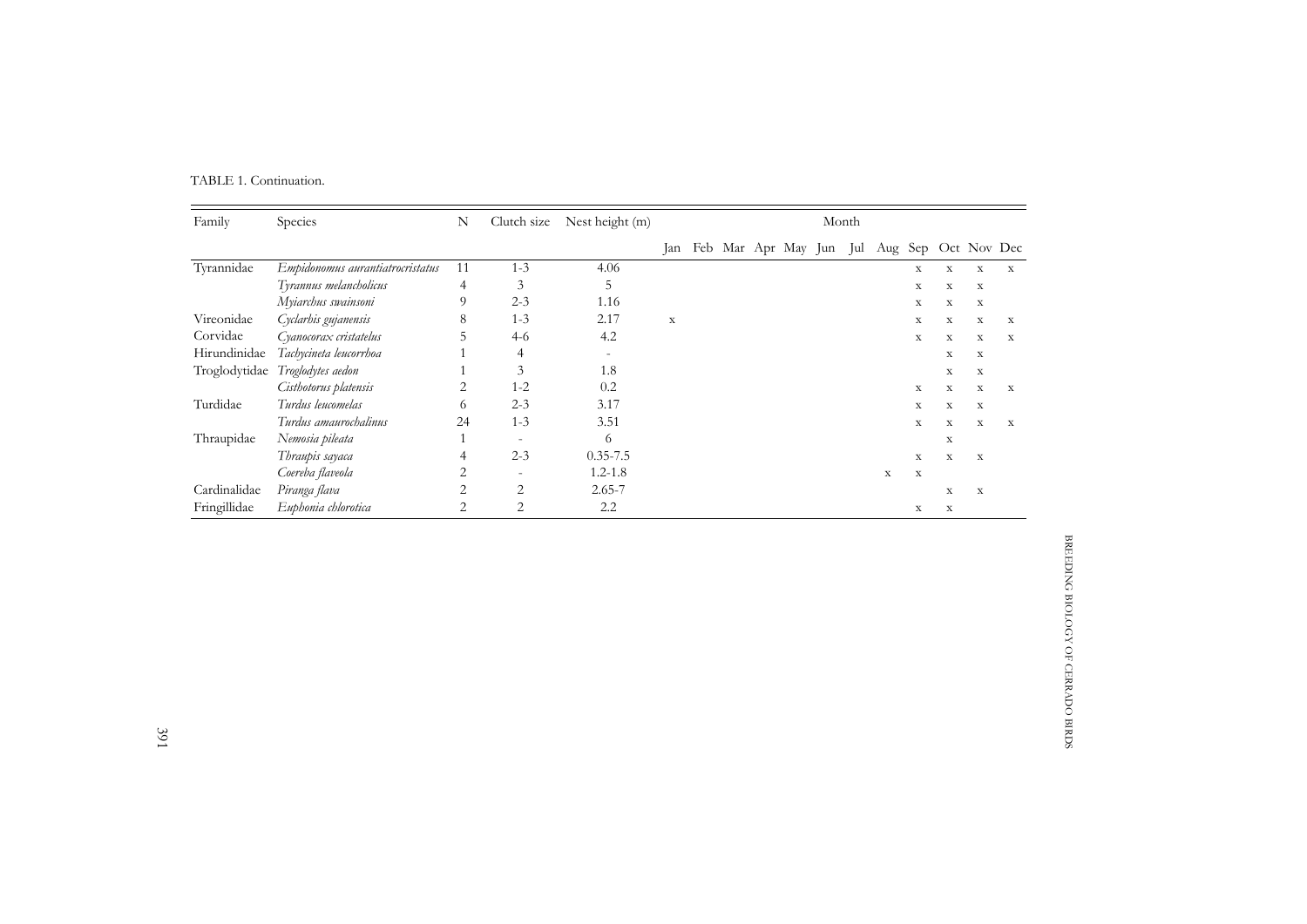two (6). Eggs weighed 6.9 and 7.0 g in one nest - nearly 20 % of the adult body mass (35  $g, n = 1$ ), and were substantially heavier than the 4.7 and 5.1 g reported by Di Giacomo (2005). Egg dimensions were  $26 \pm 1.0 \times 21 \pm 1.0$ 0.5 mm ( $n = 4$ ). Incubation lasted at least 17 days ( $n = 2$ ). The nestling period was 14–16 days, however, as previously noted is difficult to define. Nestlings had pinkish-cream plumage. Incubating birds stayed on the nest when approached and flew quietly away when closely approached. Twice, adults defended nestlings by feigning a broken wing or vocalizing aggressively at the nest. Fledglings were also quiet, and either walked or flew away when approached. Egg and clutch sizes are known, while the remainder of this account is apparently new. The period of nesting activity was estimated to be early September to early October.

*Hydropsalis torquata*. We found a total of 11 nests from September to November in the years of 2006, 2007, 2008, and 2009, the earliest of which had two eggs on 9 September 2009, and the latest in early October. This is earlier than those reported from SE Brazil, which were found from November to January (del Hoyo *et al*. 1999). Nests were in *cerrado sensu stricto* (n = 6), open *cerrado* (2), in a recently (~ 2 months) burned open *cerrado* (1), and at the edge of a *vereda* (2). Nests had one  $(n = 2)$  or two  $(8)$  eggs or nestlings. Eggs were short-oval, oval, or cylindrical, and were almost translucent cream-colored with brownish spots. Eggs weighed 6.6  $\pm$  0.5 g, which was about 13 % of the adult body mass  $(51.2 \pm 7.5 \text{ g}, \text{n} = 3)$ . Egg dimensions were  $27.8 \pm 14$  x  $20.8 \pm 4$  mm. The incubation period lasted at least 15 days ( $n = 2$ ) and the nestling period 14–16 days. Nestling period was difficult to estimate as previously noted. Incubating birds stayed quiet, silently flying away when approached. At three nests, they feigned a broken wing when approached. Egg and clutch sizes are known, while the remainder of this account is apparently new. The period of nesting activity was estimated to be early September to early November.

### TROCHILIDAE

*Heliactin bilophus.* We found one nest with two elliptical white eggs on 3 May 2003, one of which hatched by 5 May. The other egg was found on the ground with an underdeveloped embryo. The single nestling fledged on 29 May. The nestling period lasted 24 days. The same nest was reused with the first egg laid prior to 06:30 h of 27 June, followed by the second egg laid before 08:30 h on the same day. Both eggs had very recently hatched by 28 July (as evidenced by the nestlings with closed eyes), so the egg period lasted  $\sim$  30 days if started on 27 June. Nest height was 50 cm in a small herbaceous plant in *campo sujo*. Only the female was observed in or around the nest. The period of nesting activity was estimated to be late April to late May.

*Eupetomena macroura*. Nine nests were found September–December. The earliest was found with two eggs in mid-September 2006 and the latest began on 5 December (a nest found with one egg that had two the next day). Nests were in open *cerrado*  $(n = 6)$ , and *cerrado sensu stricto* (3). Nest height varied from 80–240 cm, averaging  $169 \pm 6$  cm. Nests were in *Kielmeyera* sp. (n = 2), *K. coriacea* (3), *K. speciosa* (2), and *Miconia* sp. (1). Clutch size was two, and eggs were  $14.8 \pm 0.1 \times 9.75 \pm 0.2$ mm. Incubation lasted a minimum of 14 days  $(n = 1)$ , and the nestling period lasted 24–25 days  $(n = 1)$ . The period of nesting activity was estimated to be mid-September to late December.

*Amazilia fimbriata*. We found two nests, the earliest of which had two nestlings on 7 October 2005 (and so nest initiation was esti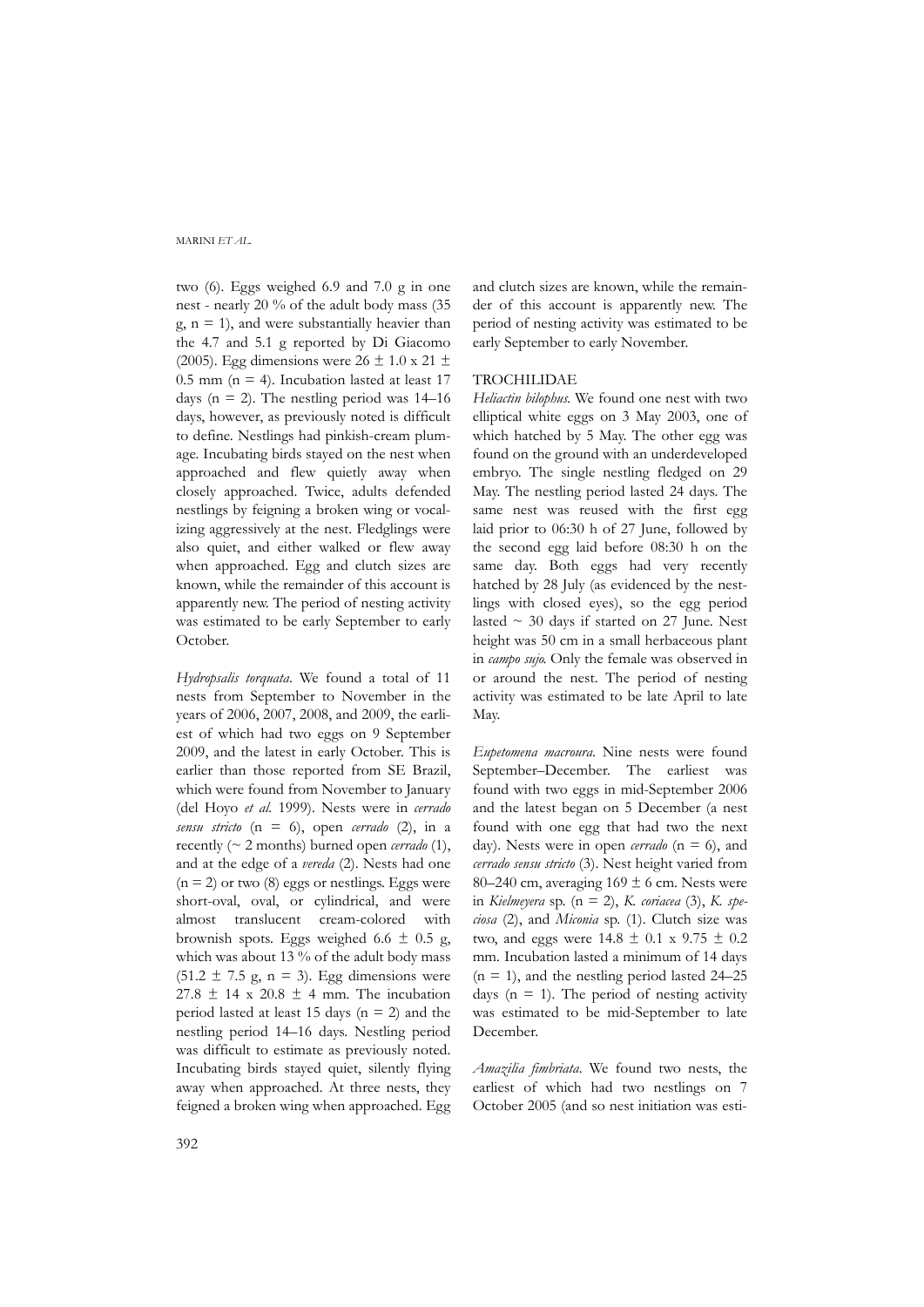mated to be in early September). The second nest had two eggs on 10 October 2007 that hatched by 18 October (hence the nest was likely initiated three weeks earlier, in late September). One nest was in a *Miconia* sp. in *cerrado sensu stricto* and the other in *campo limpo*. Nests were tightly woven on small stems and difficult to remove, as is common for hummingbirds. Nest height was 100 and 190 cm, respectively. The period of nesting activity was estimated to be early/mid-September to late October.

#### BUCCONIDAE

*Nystalus chacuru*. We found three nests, in October 2005 and 2007, respectively, and in September 2009. One nest remained active until early November 2005. We captured a total of 64 birds, of which three had brood patches in October, and eight had brood patches that were in early stages of development in August ( $n = 1$ ), September (6), and October (1). Immature birds were caught in all months except July to September, including nine of a total of 31 birds captured in December. Nests were below ground, at the end of a tunnel  $\geq 120$  cm in length, so exact dates, clutch size, and reproductive success could not be monitored. Nest entrances faced east and southeast. Two nests were found in dense *cerrado*, and the other in open *cerrado*. Considering all evidences of breeding, the apparent period of nesting activity was estimated to be September to early November.

### CARIAMIDAE

*Cariama cristata*. A nest found on 20 October 2003 was 2.5 m high in a *Stryphnodendron adstringens* in the *cerrado sensu stricto*. The nest was a large pile of twigs with dirt on top, forming a stable flat platform. Del Hoyo *et al*. (1996) describe nests as "lined with leaves and clay or cattle dung." As no cattle are found less than 1.5 km from the nest, cattle dung would be unlikely and not a natural behavior.

One egg and one nestling were in the nest when it was found. By 31 October, the nestling perched  $\sim$  70 cm from the nest, and by 4 November it had fledged. The egg remained in the nest and was found predated some days later. The period of nesting activity was estimated to be September to late October.

### FALCONIDAE

*Caracara plancus*. We found two nests on 27 August 2008, and 23 September 2009 in *cerrado sensu stricto*. Nests were 5 m and around 11 m in height, both in *Vochysia thyrsoidea*. One nest was built with small sticks on a branch fork and was a high cup nest. The one nest that we were able to check had one egg on 27 August through 5 September. This nest was found tilted and empty on 8 September, with egg shells on the ground. Nesting activity occurred from late August to late September.

*Falco femoralis*. We found all four nests in August in 2003, 2007, 2008, and 2009. The earliest record for an active nest was on 15 August 2007 and the latest was in mid-October 2007. Nests were 3.5 m (n = 1), 4.0 (n = 1), and  $\sim$  5 m (n = 2) high. One was in a dry tree snag in the open *cerrado*, and three others were in *Sclerolobium paniculatum*, *Vochysia thyrsoidea*, and *Qualea grandiflora* in the *cerrado sensu stricto*. All nests were shallow open cups made of thick sticks and three were on top of abandoned nests of *Phacellodomus rufifrons*. Clutch size was always three. Eggs were beige-orange with small dark orange spots. Incubation lasted at least 17 days, but as we did not follow all nests from the beginning, it should have lasted 31–32 days (del Hoyo *et al*. 1994). Nestling period lasted between 27 and 31 days, in agreement with del Hoyo *et al.* (1994). Fledglings from two nests remained in the nest tree, where they were fed by the adults, for at least 20 days after leaving the nest. During incubation or nestling periods, one or two adults defended the nest, vocalizing and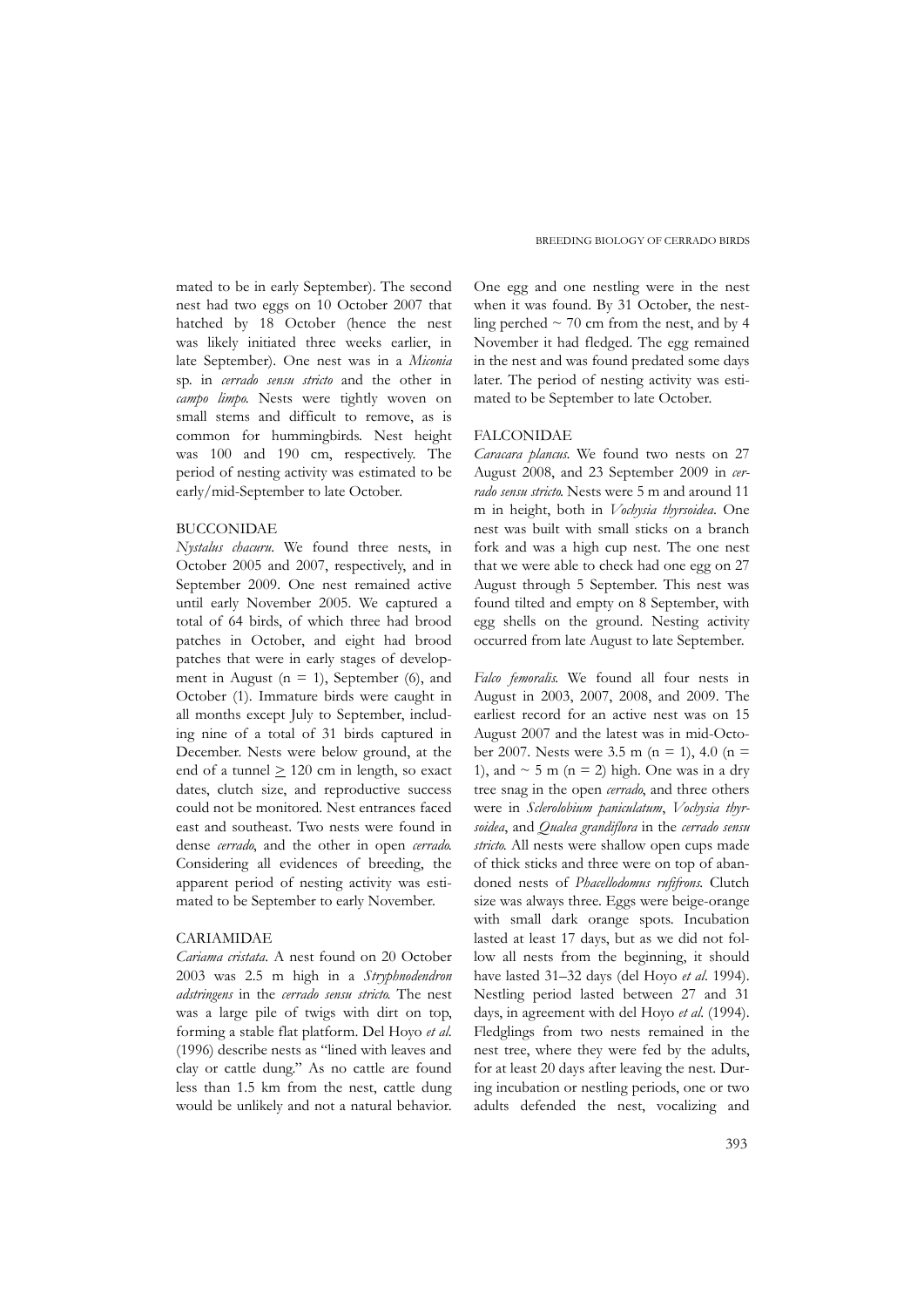attacking observers. The period of nesting activity was estimated to be early August to mid-October.

#### **PSITTACIDAE**

*Aratinga aurea*. Of the 11 nests found, the earliest was on 13 July 2009 and had two nestlings, and the latest on 9 November 2004. Del Hoyo *et al*. (1997), and Antas *et al*. (2009) report nests from September to December in central Brazil. Measured nests were from 1.3– 3.0 m in height (1.8  $\pm$  0.5 m, n = 10), always in an arboreal termite nest in *cerrado sensu stricto*. Nests were in a snag (n = 2) and one in each of the following tree species: *Annona crassiflora*, *Aspidosperma tomentosum*, *Hymenaea stigonocarpa*, *Bowdichia virgilioides*, *Qualea parviflora*, and *Qualea* sp.. Nest entrance was from below with an egg chamber above. Clutch sizes were three  $(n = 4)$  and four (1). Eggs were white and apparently hatched synchronously because all the nestlings were of the same size. This suggests that incubation began when the last egg was laid. One nest that was only occasionally monitored was used twice in one season. It had nestlings on 13 July, was empty on 28 July and again had two nestlings on 4 September 2009. The nestling period in one nest was at least 24 days, considerably less than the 48 days recorded in captivity (del Hoyo *et al*. 1997). In one case, nestlings were infested with mites. Nestlings were aggressive while being monitored including attacking the observer. The typical peach forecrown was evident on the fledglings. Both adults perched high in a nearby tree and vocalized while nests were checked. The period of nesting activity was estimated to be early July to late November.

*Amazona aestiva*. We found three nests in 2003, the earliest of which was found with three eggs on 29 August. We estimate that the latest date of nest activity was in October. One nest was in a terrestrial termite mound in

*campo limpo* and two in holes in tree trunks in open *cerrado*, and were on the ground, 1.8 and 2.1 m in height, respectively. Arboreal nests were in *Dalbergia miscolobium*, and *Vochysia thyrsoidea*. One arboreal nest entrance was 150 mm diameter and was 20 cm deep in a *Vochysia thyrsoidea* tree of 40 cm DBH. Clutch size was always three, one nest had three eggs, one had two eggs and one nestling, and one had three nestlings when found. The nestlings of one nest were taken by poachers. The period of nesting activity was estimated to be late August to late October, much earlier than October to March as in del Hoyo *et al*. (1997).

#### FURNARIIDAE

*Lepidocolaptes angustirostris*. We found eight nests September–November, the earliest found with three nestlings on 25 September 2008. We estimate that the latest nest initiation was in early October. Captured birds had brood patches in August ( $n = 1$ ), September (4), and October (3). The cavity nest (80 and 120 cm deep) was in a hollow tree lined with small pieces of bark. Nest entrance was 119– 250 cm in height, averaging  $200 \pm 40$  cm high (n = 8). Nests were in snags (n = 6), *Dalbergia miscolobium*, and *Byrsonima* sp.. Nests had one  $(1)$ , two  $(5)$ , or three  $(1)$  eggs or nestlings. Another nest had at least one nestling that could not be monitored. Eggs were white. Eggs in one nest were  $25 \times 18$  mm, and  $25 \times$ 18.5 mm. The nestling period lasted around 22 days in one nest. Nestlings had botflies in three nests. All nests were in the *cerrado sensu stricto*. The period of nesting activity was estimated to be late August/early September to early November.

### TYRANNIDAE

*Elaenia flavogaster*. One nest had two nestlings with well-developed plumage on 27 October 2008. It was in a *vereda*, in a 3.5 m tall tree (Melastomataceae). The nestlings fledged approximately 1 November. Another indivi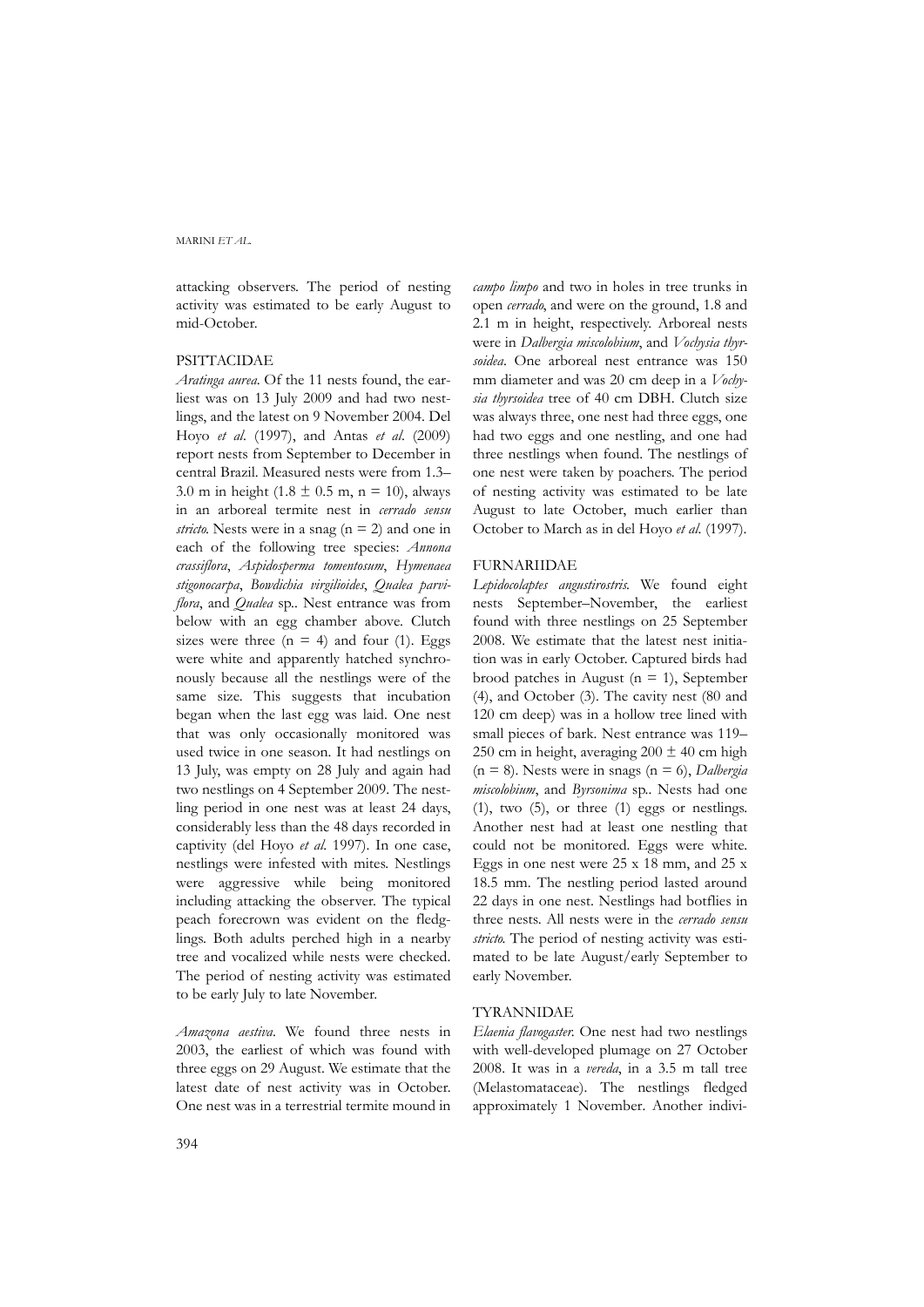dual was captured in December with a brood patch. The period of nesting activity was estimated to be early October to December.

*Elaenia obscura*. We found a nest with a single nestling on 30 October 2009 in a *vereda* in an unidentified plant (Family Melastomataceae) with a nest height of 2.6 m. The half to almost full grown nestling was eaten by a 40 cm long snake (*Erythrolamprus aesculapii*) within 10 days. The snake was observed for 80 min while it was eating the nestling, and the adults were nearby and agitated. Other bird species, including *Phacellodomus ruber*, were also agitated by the snake. The period of nesting activity was estimated to be mid-October to mid-November.

*Camptostoma obsoletum*. Of the nine nests found between August and October, the earliest was found during construction on 31 August 2006. Two eggs were laid by 11 September. By back-dating, we estimated that the earliest date of egg laying was on  $\sim$  6 September and the last on  $\sim$  22 September. One captured bird had the beginnings of a brood patch on 20 August and a second had a full patch on 1 October. We found six nests in the rural area, two in open *cerrado*, and one in dense *cerrado*. Nest height varied 110–175 cm, averaging 140 ± 19 cm high. Nests were in *Mimosa claussenii* (n = 5), *Connarus* sp. (2), *Connarus suberosus* (1), and *Ouratea hexasperma* (1). Eight nests had two eggs or nestlings (one nest was never in use while being observed). The incubation period and the nestling period in one nest both lasted 18 days, longer than that (14–15 days) reported by del Hoyo *et al*. (2004). The period of nesting activity was estimated to be late August/early September to mid-November.

*Suiriri suiriri*. We found 15 nests August– October 2004–2008 in addition to the 29 nests described in Lopes & Marini (2005a).

#### BREEDING BIOLOGY OF CERRADO BIRDS

The earliest active nest was under construction in early July, and one had eggs on 23 August 2005 (egg laying was estimated to be around 10 August). The latest nest initiation was mid-October. Of 122 individuals captured from 2004–2009, 10 had brood patches (3 in August, 6 in September, and 1 in October). Nests were in *cerrado sensu stricto* (n = 11), open *cerrado* (2), and two were near roads. Nest height varied from 2.2–8.0 m, averaging  $4.5 \pm 1.6$  m. Nests were in *Qualea* sp. (n = 3), and one each on *Q. grandiflora, Vochysia* sp., *Vochysia thyrsoidea, Piptocarpha rotundifolia*, and *Sclerolobium paniculatum*. Clutch size was one (n  $=$  1), two (12) or three (1). Incubation period in one nest was  $\sim$  17 days and the nestling period in two nests lasted 19 and 20 days. With nests described in Lopes & Marini (2005a) and the breeding evidence reported here, the period of nesting activity was estimated to be early July to late November.

*Serpophaga subcristata*. We found a nest lined outside with lichens and bark, and lichens in the interior under construction by both adults on 29 September 2009. Nest height was  $\sim$  5 m in a fork in *Connarus* sp. One egg was laid  $\sim$  15 October and hatched  $\sim$  31 October. Fledging occurred around 16 November. The period of nesting activity was estimated to be late September to mid-November.

*Sublegatus modestus*. One nest had two nestlings on 29 October 2003. Nest height was 1.6 m, in *Qualea* sp., in the *cerrado sensu stricto*. These nestlings were heavily infested by botfly larvae and died some days later. Botfly larvae left the corpse of the nestlings and buried in the nest, were the pupae usually develop. We collected this nest to await fly emergence; 110 flies emerged. The period of nesting activity was estimated to be October to mid-November.

*Culicivora caudacuta*. In addition to the three nests described in Sousa & Marini (2007), we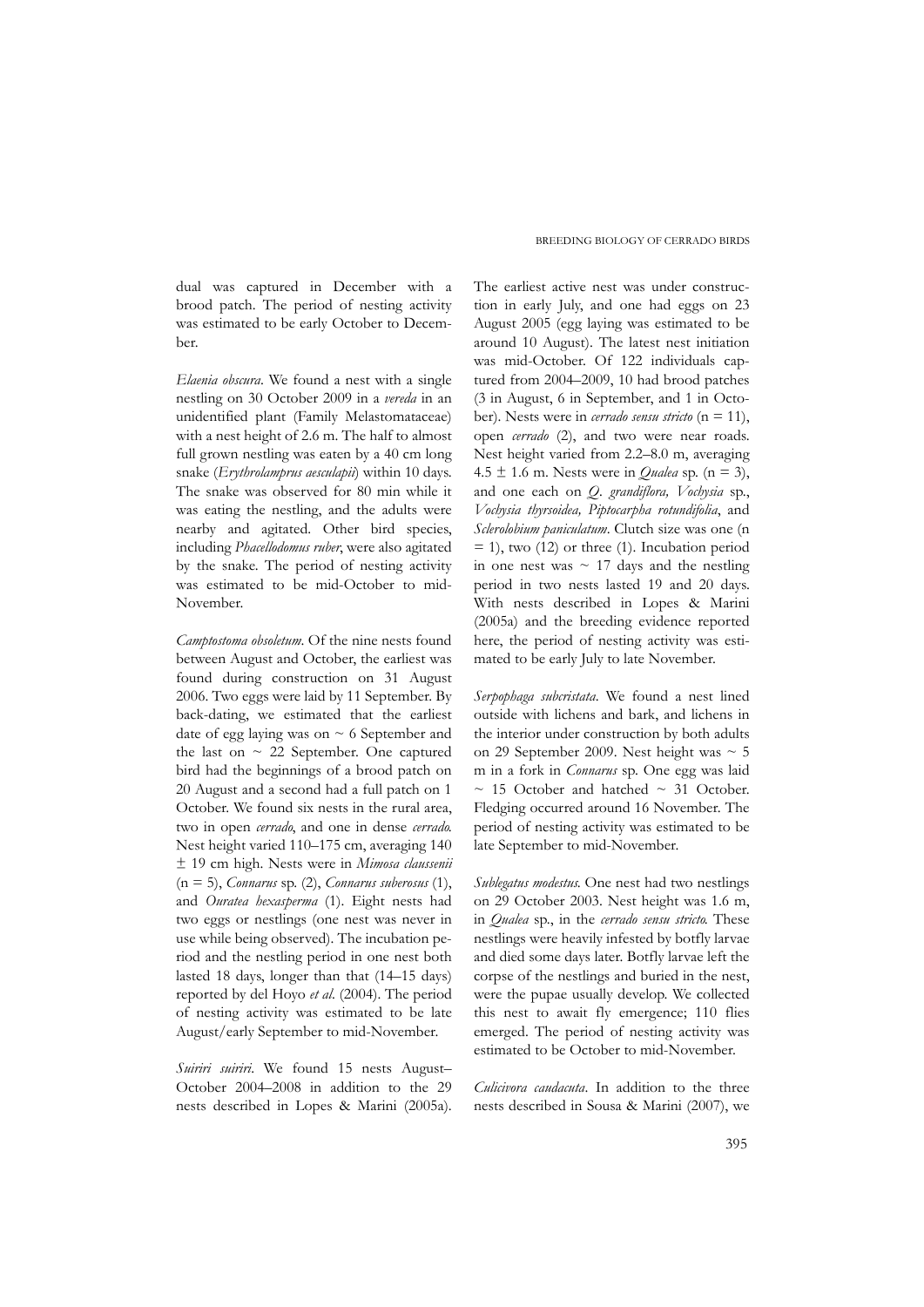found a nest on 4 October 2009 in a *campo sujo* in a shrub about 38 cm above the ground. Three long, oval and spotless eggs weighed  $0.85 \pm 0.05$  g, were 14.4  $\pm$  0.5 mm x 10.7  $\pm$ 0.2 mm. Eggs hatched around 17 October and nestlings were preyed on about eight days later. A bird was captured with a brood patch in December 2009. Considering the breeding evidence described by Souza & Marini (2007) and that reported here, the period of nesting activity was estimated to be early October to April.

*Xolmis cinereus*. Three nests were found in September and October, the earliest of which was in construction 19 September 2006, much earlier than reported for central Brazil (January, in del Hoyo *et al*. 2004). The first egg was laid by 25 September and all three by 28 September. The latest nest began in early October. Two nests were in open *cerrado* and one in *campo sujo*. Nest height was 0.7, 3.0, and 4.3 m, in *Davilla eliptica*, *Stryphnodendron adstringens*, and another unidentified plant. Nests had two  $(n = 1)$  or three eggs or nestlings. Eggs were light cream-colored. Egg dimensions in one nest were 28.5, 29.7, and 29.9 mm by 19.3, 19.6, and 19.5 mm, respectively, and weighed 5.8, 5.6, and 6.2 g. Egg mass was  $\sim 11\%$  of adult body mass (53.1 g, Marini *et al*. 1997). Fledglings were seen out of their nests on 7 November. The period of nesting activity was estimated to be mid-September to mid-November.

*Myiozetetes cayanensis*. We found a closed nest on 30 October 2009 in a *vereda* at 2.45 m high with two nestlings. The nest was oval with a side entrance under a roof made of fine grasses. The nest was 165 mm high, 180 mm wide, and had a frontal roof of 150 mm. The elliptical nest entrance was 65 x 40 mm. The period of nesting activity was estimated to be October to November.

*Myiodynastes maculatus*. One nest had an egg and a nestling on 24 October 2006. The nest was near a dirt road and houses, small plantations, and small patches of disturbed *cerrado*. Nest height was 5 m in a partially destroyed and abandoned *Furnarius rufus* nest. The single nestling fledged between 6 and 9 November. The period of nesting activity was estimated to be early October to early November.

*Empidonomus varius*. We found four nests in October in yards of houses. Nests are cups in a horizontal fork in braches in *Aspidosperma tomentosum*, *Annona crassiflora*, or *Miconia* sp. Nest initiation was in mid-October ( $n = 3$ ), and in late October ( $n = 1$ ). Nest height was 3.0–3.5 m, with one exception. A nest in 2009 was > 7 m high in a horizontal fork with large, interlaced twigs and a finely lined interior. Nests had two or three  $(n = 2 \text{ each})$  eggs. Eggs were oval-shaped, and the blunt end was spotted. Hatching occurred in late October in one nest and early November in another. Incubation period was  $12-15$  days ( $n = 2$ ) and the nestling period  $\sim$  16 days (n = 1). The period of nesting activity was estimated to be early October to mid-November.

*Empidonomus aurantioatrocristatus*. The earliest of 11 nests found from September–November was under construction 26 September 2006, and by 29 September it contained had two eggs. The latest date of nest initiation was 2 November. Nest construction took at least six days ( $n = 1$ ). Nests were in the rural area, close to houses and dirt roads. Nest height varied 2.1–6.0 m, averaging  $4.1 \pm 1.2$  m. Nests were in *Annona crassiflora*, *Eriotheca pubescens*, *Qualea parviflora*, *Sclerolobium paniculatum*, and *Erythroxylum* sp. Nests had one (n = 1), two (8) or three (2) eggs or nestlings. Eggs were short and pyriform in shape, averaging 20.0  $\pm$  0.1 mm x 14.7  $\pm$  0.4 mm and 2.03  $\pm$ 0.16 g. The incubation period of three nests was 15, 17, and 18 days and the nestling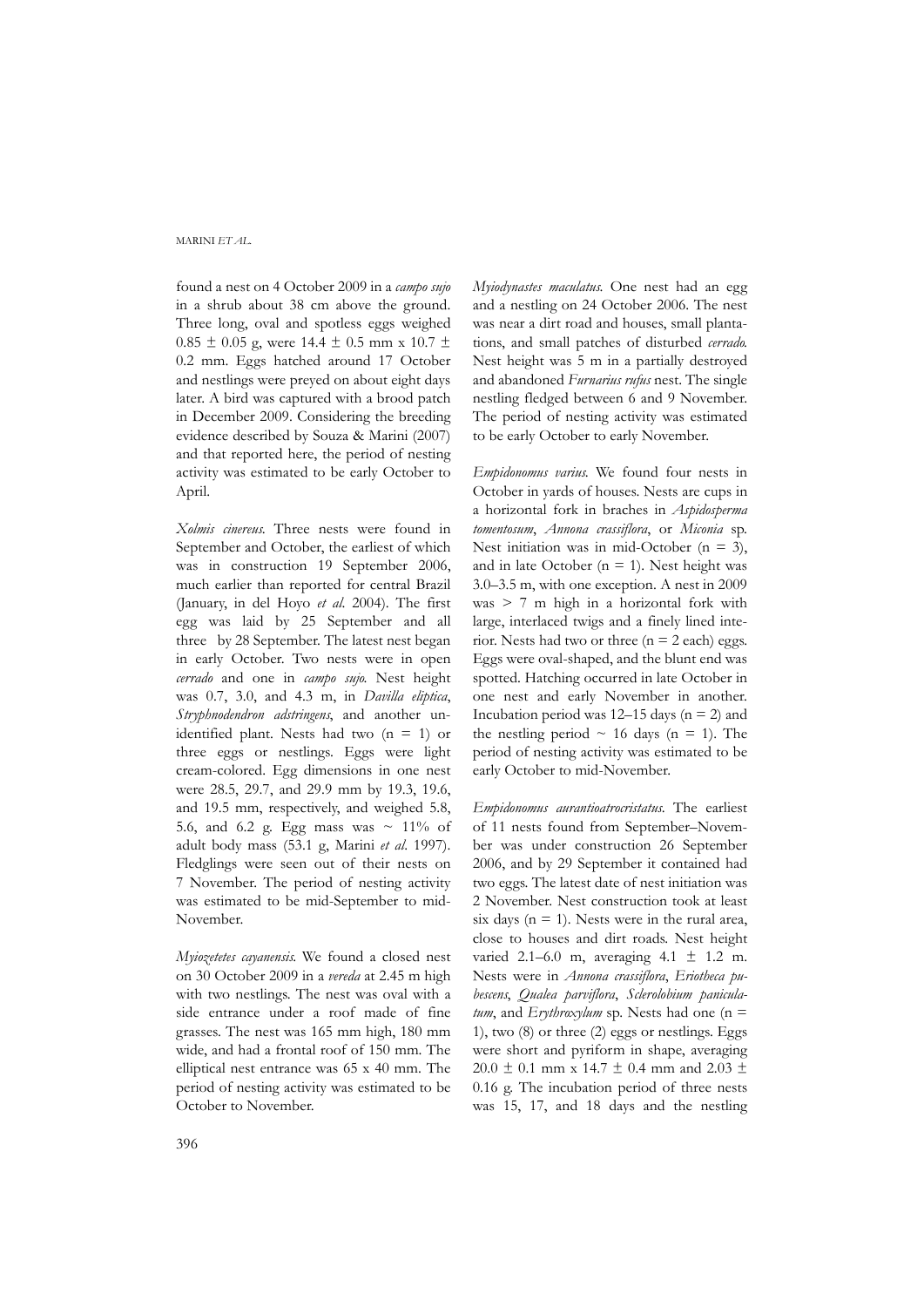period 13–17 days, averaging 15.0  $\pm$  1.6 days  $(n = 4)$ . The period of nesting activity was estimated to be late September to early December.

*Tyrannus melancholicus*. We found four nests September–October, the earliest of which had two nestling in 29 September. The last initiation date was in mid-October. All nests were in the rural area, two near roads, and two in small farms. Nest height was 3.7 to  $\sim$  8 m, averaging  $5.0 \pm 1.7$  m (n = 4). Nests were in *Caryocar brasilienses* (n = 1), and *Eriotheca pubescens* (1). Clutch size was three. Incubation lasted around 14 days in one nest. One nestling had botflies. The period of nesting activity was estimated to be early September to early November.

*Myiarchus swainsoni*. Nine nests found September–November, the earliest of which was empty 16 September 2005 and had three eggs 3 October. The latest nest initiation was 16– 20 October. Captured birds had brood patches in October and November (n = 2). One bird in August and another in September had early stages of a brood patch. Nest construction lasted at least six days. Nests were in tree cavities (snags, one in *Qualea* sp.) and lined with plant fibers, with plastic in one nest. Five nests were in open *cerrado* and four in *cerrado sensu stricto*. Nest height was 0.7–2.2 m, averaging  $1.2 \pm 0.6$  m. Nests had two (n = 2) or three (6) eggs or nestlings. Eggs were ovoid and yellowish-cream colored with brownish-red spots and scrawls concentrated at the blunt end. Eggs in one nest were 20.3 x 15.7 and 22.4 x 16.6 mm and weighed 2.2 and 2.95 g ( $\sim$  11 % of the adult body mass, 22.5  $\pm$  1.7 g, n = 76). One nest had two nestlings that fledged when the nest was found. Incubation and nestling periods lasted 15–16 days. The period of nesting activity was estimated to be late September to late November.

### VIREONIDAE

*Cyclarhis gujanensis*. Eight nests in September  $(n = 1)$  and October  $(n = 7)$ , with the earliest nest estimated to begin the first week in September 2009. A bird captured in October and another in January had brood patches. Cup nests are in a horizontal fork in branches. Nests were in open *cerrado*, and three in the edge of a *vereda*. Nest height ranged from 1.6 to 3.0 m, averaging  $2.2 \pm 0.6$  m. Nests had an external diameter of 89 mm, an internal diameter of 63 mm, a thickness of 68 mm, and a depth of 53 mm. Clutch size was one  $(n = 2)$ , two (5), or three (1) eggs or nestlings. Long oval eggs were white with brown-cinnamon speckles. Eggs were 22.66  $\pm$  1.48 x 15.78  $\pm$ 0.82 mm, and weighed 2.94  $\pm$  0.56 g. Incubation and nestling periods were estimated to be 14 and 16 days. Fledglings were outside of one nest on 23 April. The period of nesting activity was estimated to be early September to January.

#### CORVIDAE

*Cyanocorax cristatellus*. Five nests found September–November, the earliest of which had three eggs on 27 September 2007. The latest nest began in early November. One captured bird had a brood patch in September. Nests are open-cups of thick twigs with a finer layer lining the interior. Nests were 30 cm in external diameter and 15 cm thick. All nests were in *cerrado sensu stricto*. Nest height was 2.2– 5.7 m, averaging  $4.2 \pm 1.2$  m. Nests were in  $V$ ochysea sp. (n = 2), *Caryocar brasiliensis* (n = 1), and *Kielmeyera* sp. ( $n = 1$ ). Nests had four ( $n = 1$ 3) or six  $(n = 1)$  elliptical, ovoid or pyriform eggs. Eggs were bluish-green with grayishbrown dots, more concentrated at the blunt end. Eggs were 34.1 ± 1.0 mm x 24.3 ± 0.4 mm ( $n = 4$ ). Incubation lasted around 22 days and nestlings stayed in the nest about 17 days. Incubating bird vocalized when flushed. The period of nesting activity was estimated to be late September to mid-December.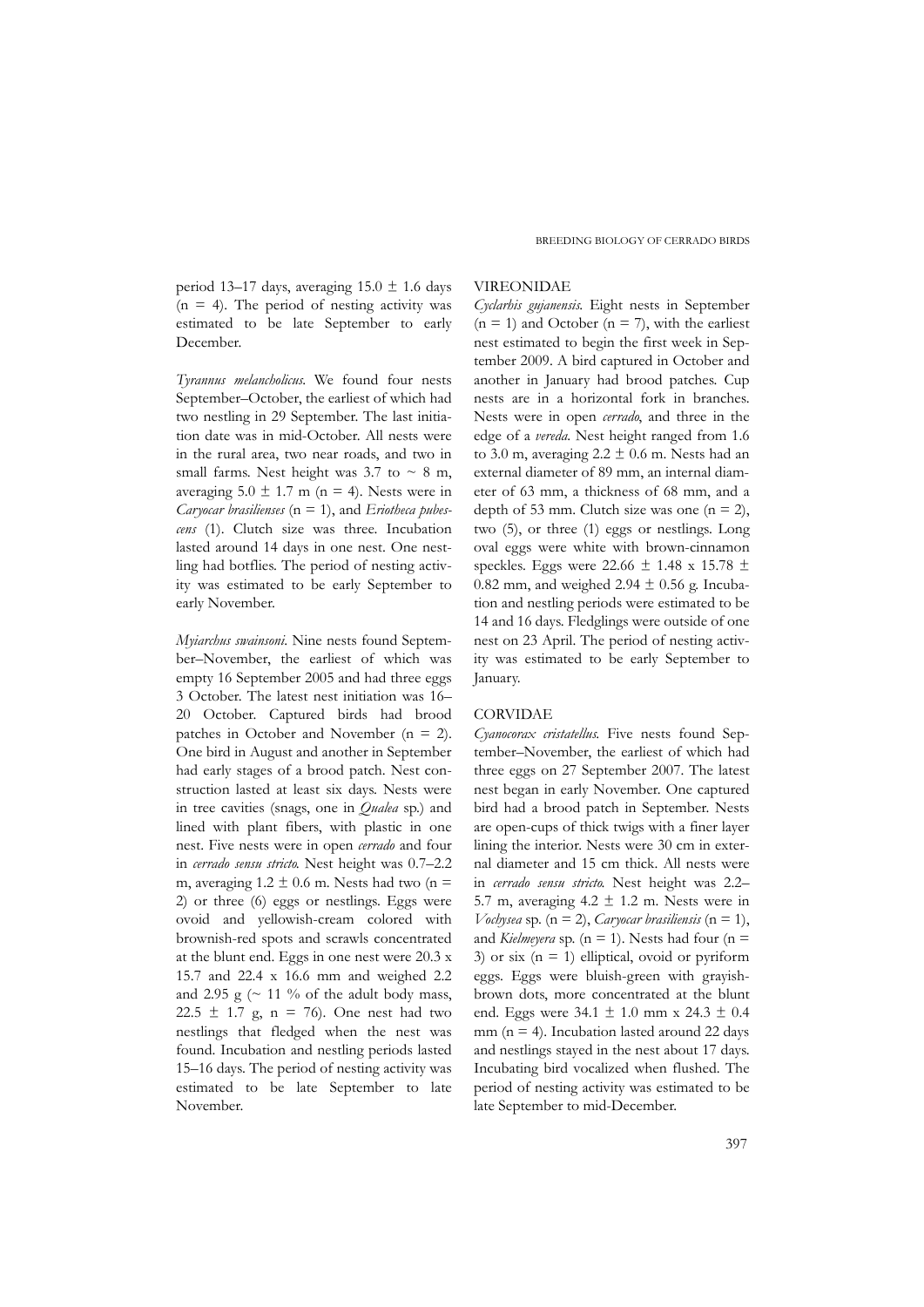### HIRUNDINIDAE

*Tachycineta leucorrhoa*. One nest that was being built on 28 October 2003 had four eggs by 4 November. Two captured birds had brood patches in November. The nest was lined with feathers and was in open *cerrado*, in a cavity of *Dalbergia miscolobium*. The period of nesting activity was estimated to be late October to late November.

### TROGLODYTIDAE

*Troglodytes aedon*. One nest found with three eggs 28 October 2003 had nestlings by 4 November. One captured bird had a brood patch in October. The nest was in *cerrado sensu stricto*, in a snag (dead tree) at 1.8 m high. Nestling period lasted at least 14 days. The period of nesting activity was estimated to be mid-October to late November.

*Cistothorus platensis.* We found two nests in October–November, the earliest of which had two older nestlings and one translucent egg on 30 October 2006. We estimate that this nest began in mid-September. The second nest was found with two translucent eggs on 14 November 2006. Clutch size was much smaller than the 4–8 eggs for the North American subspecies, *C. p. stellaris* (del Hoyo *et al*. 2005). Both nests were in *campo limpo* with mounds of *cerrado*. Nest height was 20 cm for both nests. Nests were an oval ball of fine grass with a side entrance. Eggs were ovoid and cream-colored, and measured in one nest 15.8 x 11.7 and 16.1 x 12.2 mm. Two eggs weighed 1.2 and 1.3 g in one nest, approximately 15 % of the adult body mass  $(8.3 \pm 0.7 \text{ g}, \text{n} = 5 \text{ individuals for adult body})$ mass). The period of nesting activity was estimated to be mid-September to early December.

### TURDIDAE

*Turdus leucomelas*. We found six nests September–November 2006, the earliest of which had two eggs on 16 September. The latest was during incubation with three eggs on 5 November. Nests were in the rural area, five close to a dirt road. Nest height was 2.2–5.0 m, averaging  $3.2 \pm 1.6$  m (n = 4). One nest had plastic fibers in its structure. Two nests were in mango trees, one in *Ouratea hexasperma*, another in *Eriotheca pubescens*, and one in *Pinus* sp. The nest is a typical thrush type nest, made of mud covered with fine roots. Nests had two  $(n = 3)$  or three (3) eggs or nestlings. Eggs were oval, bluish, and spotted. Eggs weighed 6.97  $\pm$  0.06 g (n = 3) and were 28.4  $\pm$  0.4 mm x 21.5  $\pm$  0.2 mm (n = 3). Nesting activity was estimated to be early September to late November.

*Turdus amaurochalinus*. Of 24 nests found from September–November 2006, the earliest had three eggs on 19 September. The latest nest initiation began with egg laying on 20 November. Nest construction lasted at least four days, and one nest was empty for at least 12 days after construction before the first egg was laid. Eight nests were lined with plastic (n  $= 5$ ), paper (n  $= 2$ ), or synthetic (nylon) straws  $(n = 1)$ . Twenty nests were in the rural area close to houses and dirt roads, and four in *veredas* in 2009. Nests were from 1.6 to 7.0 m high, averaging  $3.51 \pm 1.64$  m (n = 24), in mango trees (n = 5), *Piptocarpha rotundifolia* (n = 4), and one each in *Stryphnodendron adstringens*, *Dalbergia miscolobium, Kielmeyera* sp., *Bowdichia virgilioides*, *Sclerolobium paniculatum*, *Pterodon* sp., a lime tree, and a jackfruit tree (*Artocarpus heterophyllus*). Nests had one ( $n = 2$ ), two (8), or three (10) eggs or nestlings (the others were not determined). One nest was parasitized by the Shiny Cowbird *Molothrus bonariensis* on 29 September (1 egg). Incubation lasted 11–15 days  $(n = 3)$  and the nestling period 11–14 days ( $n = 3$ ). Eggs in two nests in 2009 were  $25.4 \pm 1.3$  mm x  $19.7 \pm 1.1$  mm (n = 3) and weighed  $4.93 \pm 1.01$  g (n = 3). Eggs were oval, bluish, and spotted. Nesting activity was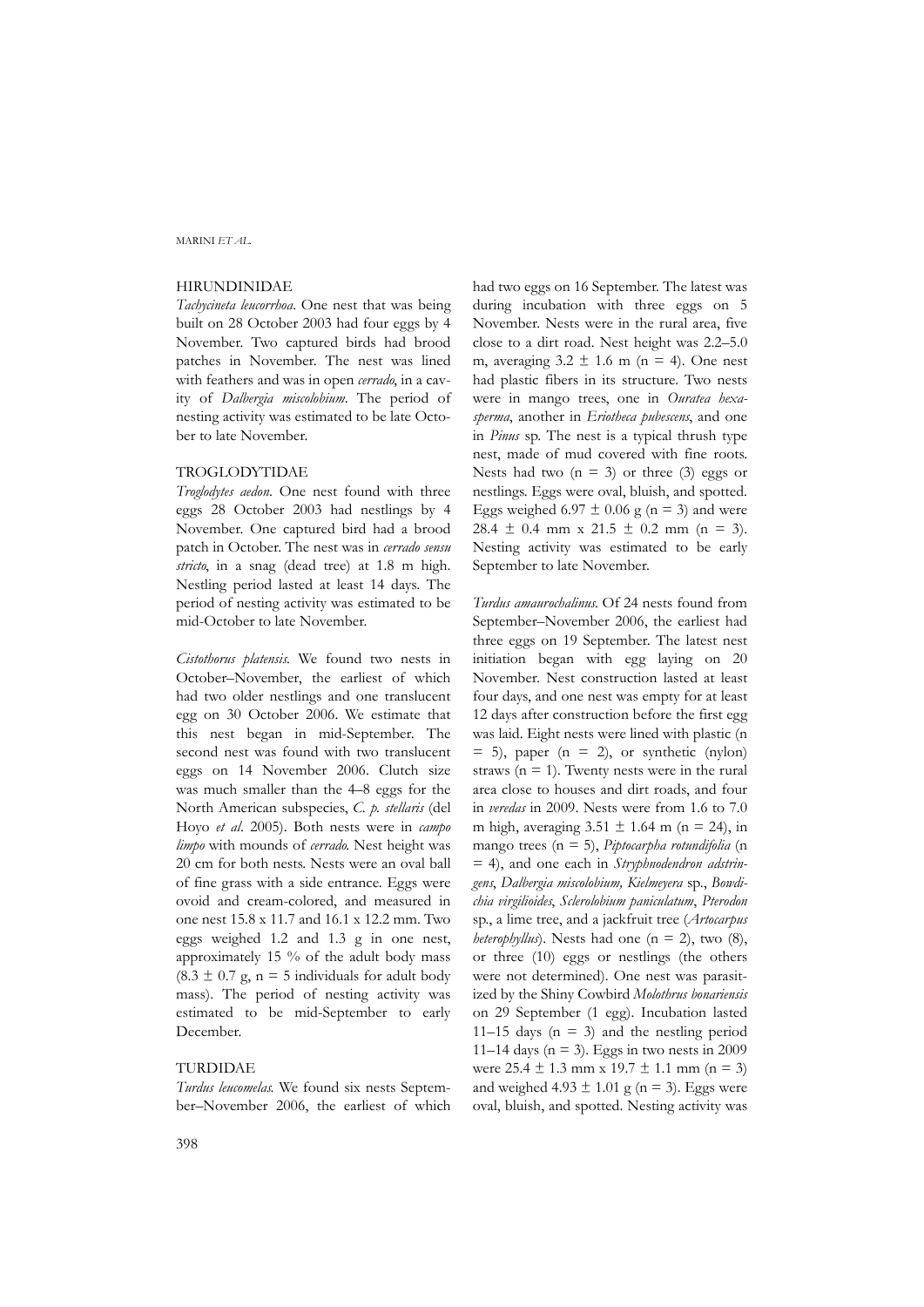estimated to be mid-September to mid-December.

### THRAUPIDAE

*Nemosia pileata*. We found a single nest on 13 October 2006. The cup nest was built of fine plant fibers and was 6 m high in a *Persea americana* tree in a small altered *cerrado sensu stricto* patch within a landscape with houses and small plantations. A female was incubating when the nest was found.

*Thraupis sayaca*. We found four nests in October 2006–2009. First eggs were laid from mid-September to mid-October. Fledglings were near one nest 26 October. Three nests were in the rural area and one in the open *cerrado*. Nest heights were 0.35, 3.5, 4.0, and 7.5 m. Nests were in *Eriotheca pubescens*, *Cecropia* sp., and *Stryphnodendron adstringens*, and had two (n = 3) or three  $(n = 1)$  eggs. One nest was parasitized by the Shiny Cowbird (*Molothrus bonariensis*) on 6 October (with one egg). A nestling in one nest had botfly larvae. The period of nesting activity was estimated to be mid-September to mid-November.

*Coereba flaveola*. Two nests had one and two nestlings each when found in September 2006. Nests were estimated to begin in late August/early September. Both nests were in the rural area and close to dirt roads. Nest height was 1.2 and 1.8 m, respectively. Nesting activity was estimated to be late August to late September as a minimum.

### CARDINALIDAE

*Piranga flava*. Two nests were found in October 2006, the earliest of which had eggs on 5 October. Nesting apparently begins in late September through October. Nests were in disturbed *cerrado sensu stricto* near small plantations close to dirt roads. Nest height was 2.6 and 7.0 m in *Enterolobium gummiferum* and *Dalbergia miscolobium*. Both nests had two eggs and were parasitized by five and seven Shiny Cowbird eggs, respectively. The period of nesting activity was estimated to be early October to late November.

### FRINGILLIDAE

*Euphonia chlorotica*. Two nests were found during construction on 6 September 2006, the earliest had two eggs by 14 September and the other by 9 October. One nest was in a shrub in the backyard of a house. The other one was in *Conarus* sp.. Nest height in the latter was 2.2 m. Eggs were white with light creamy spots and were pyriform. One egg was 18.5 x 11.5 mm and weighed 1.1 g. The period of nesting activity was estimated to be early September to late October.

# DISCUSSION

The breeding season in the cerrado in central Brazil is much shorter than either the rainy or dry seasons, and for most species of birds it is very restricted, from September to November or December. The length of the breeding season varies substantially across the Neotropics, but similar breeding seasons are typical of several additional species at our study site (Lopes & Marini 2005a, b; Gressler & Marini 2007, Medeiros & Marini 2007, Sousa & Marini 2007, Borges & Marini 2008, França & Marini 2009; Marini *et al*. 2009a, 2009b, 2010; Santos & Marini 2010, Duca & Marini 2011, Manica & Marini 2012, Paiva & Marini *in press*). The duration of the breeding season varies between and within sites depending on the species. In the Brazilian Amazon, for instance, some species reproduce throughout the year and many species may reproduce for more than six months (Johnson *et al*. 2012). In Venezuela, reproduction varies among species from 2–7 months (Cruz & Andrews 1989). On the other hand, in a dry area of Ecuador the breeding season lasts for 5–6 months, being related to the rainy season for most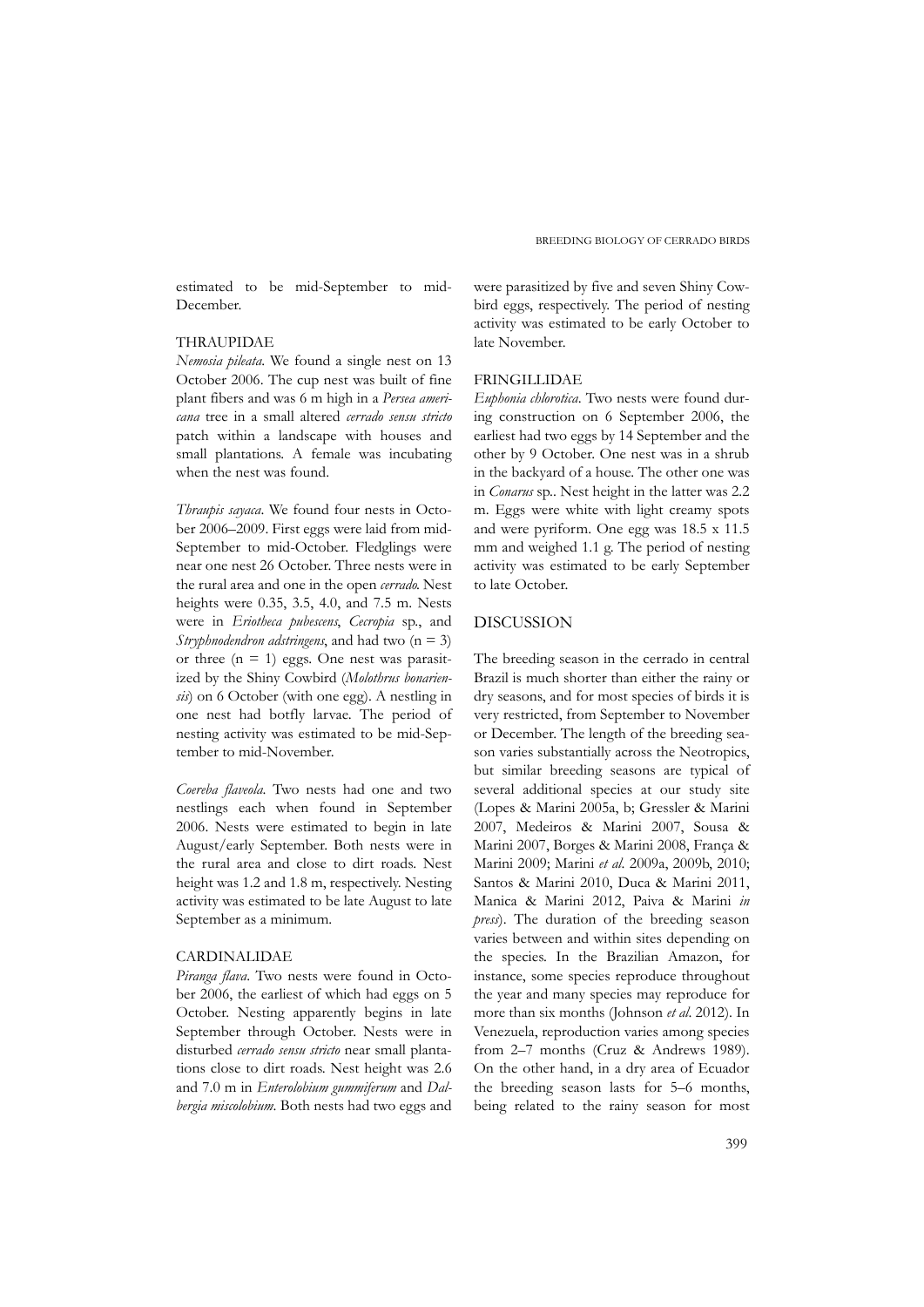species, also with a large variation (from 2–5 months) among species (Marchant 1959). In southeastern Brazil and in Argentina, breeding seasons can vary among species from 2–6 months (de la Peña 2005, Gomes & Rodrigues 2010, Hoffman & Rodrigues 2011, Repenning & Fontana 2011). In our cerrado study site, the duration of the breeding season is much more similar to that of temperate birds (Snow & Snow 1964, Ricklefs 1969a, Skutch 1985, Roper *et al*. 2010).

Despite the short breeding season, clutch sizes in the Cerrado are in the range typical of tropical birds (Ricklefs 1969b, Skutch 1985). Despite the great diversity of birds in the Neotropics, clutch sizes are surprisingly small, with one to four eggs and a mode of two for most species (Skutch 1985; Argentina, Yom-Tov *et al.* 1994, de la Peña 2005, Auer *et al*. 2007; Brazil, Oniki & Willis 1983a, b, c; Belton 1984, 1985; Ecuador, Marchant 1960, Greeney *et al*. 2004, 2011; Panama, Willis & Eisenmann 1979; Venezuela, Cruz & Andrews 1989). Theory argues that a longer breeding season favors a smaller clutch size; but at that time, breeding season length was poorly known and thought to be consistently longer than for temperate birds. Now we see that the extremely variable breeding season lengths among species and locations suggest that theory is ready for revision, and emphasize that studies of breeding biology are essential for such a revision.

The extremely seasonal climate of the Cerrado, with 7–8 months of rain and 4–5 months of dry is probably the most important factor that limits and concentrates the breeding season to September–November, for most species. This period is the start of the rainy season which lasts until April. For many species, these 7–8 months of more benign climate are used for breeding first, then for molting (Marini & Durães 2001, Silveira & Marini 2012). Breeding occurs during a period of greater arthropod and fruit abundance at

the study site, followed by molt, when resource abundance is declining (Pereira 2011).

The large overlap among a wide variety of species in the timing of breeding is a surprising pattern of short and fairly synchronous nesting periods (similar to temperate birds) with small clutch sizes (typical of tropical birds). Thus, these data suggest new patterns that will help generate new hypotheses and avenues for further study. For example, while many species are fairly synchronous, why are many other species not? Also, why are some species able to nest for extended time intervals (e.g., *Culicivora caudacuta*), while other, similar species are restricted to shorter nesting periods? And why are there exceptions, such as some Columbidae, that nests all year round (Marini *et al*. 2010)? Additional studies are required to provide both data and theory to explain these patterns.

Typical discussions of temperate-tropical differences, beginning decades ago with Snow & Snow (1964), assume that the tropics have long potential breeding seasons and little seasonality in climate (Skutch 1985). However, discussions on this topic have ignored seasonally dry regions (e.g., Marchant 1959), that are common throughout Latin America and include the Pantanal, Cerrado, Caatinga, Chaco, coastal Pacific deserts, and dry forests of Central and South America (Janzen 1986). These, in sum, comprise a very large part of Latin America. Indeed, many other species of birds have relatively short breeding seasons in the Cerrado region (Marini 1992, Lopes & Marini 2005a, Medeiros & Marini 2007, Marini *et al*. 2009a, b; Duca & Marini 2011) and some southern subtropical birds also have short seasons (Lima & Roper 2009). Evidence is accumulating to suggest that we need to better understand the entire picture of breeding seasonality in the tropics rather than just the extremes, that are somewhat entrenched in the temperate-tropical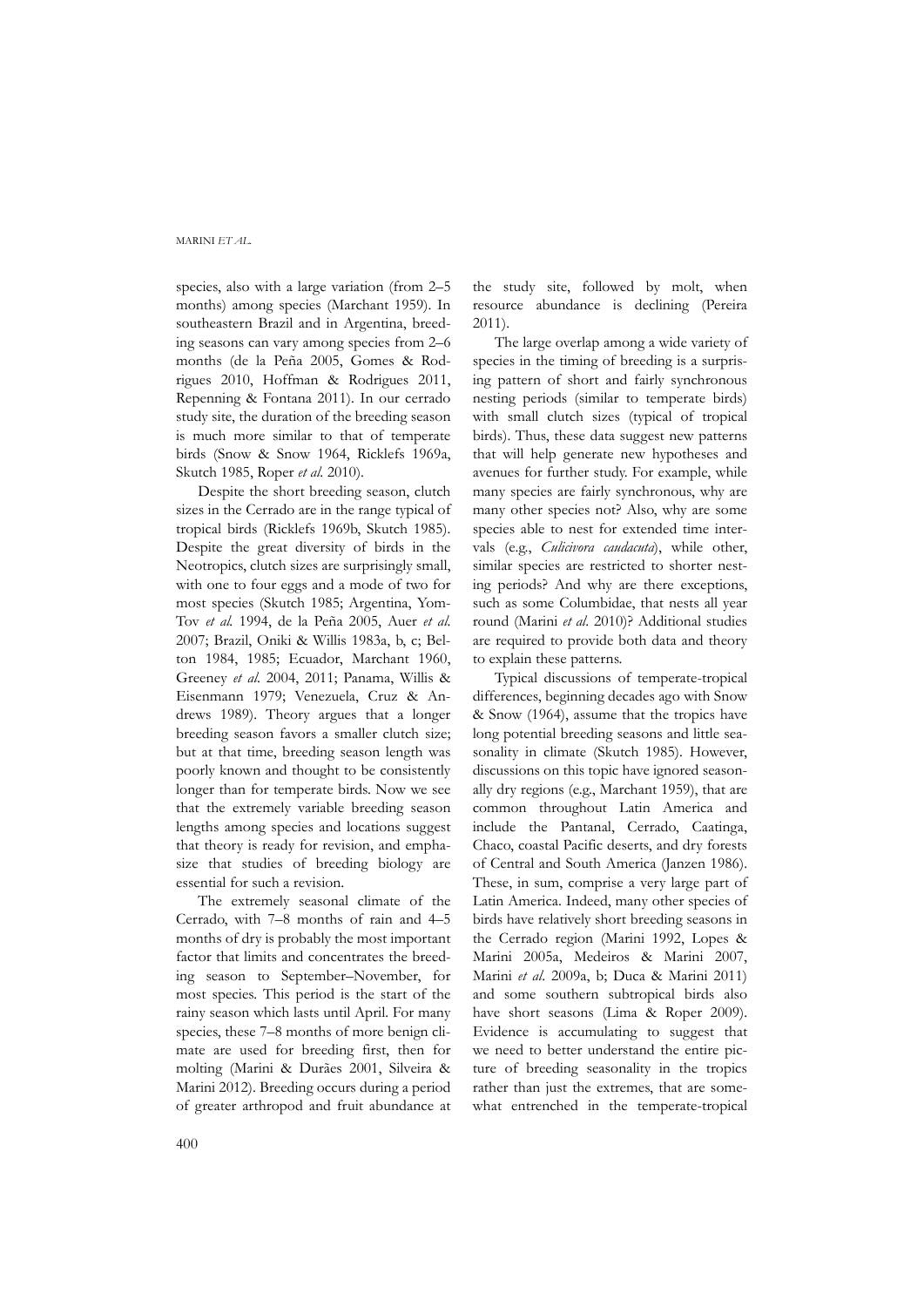paradigm today (Roper & Goldstein 1997, Roper *et al*. 2010).

To that end, we feel that the data we provide here, though in many ways anecdotal, help to point out a broader picture for understanding the population biology of birds in the Neotropics. We find a conundrum in the dogma in that variation in breeding parameters among species within this single location is as large as that over a wide range in latitudes, even though most species have similar parameters. Because of this variation, we suggest that the time is ripe for studies of nesting biology, especially breeding season lengths and nesting success, as well as other life history parameters in Neotropical birds.

### ACKNOWLEDGMENTS

We thank CNPq for the Productivity scholarship for MÂM, and to CNPq and CAPES for the many authors that had a students scholarship. The research project that led to this work was funded by CNPq, FAP-DF, Programa de Pós-graduação em Ecologia, Programa de Pós-graduação em Biologia Animal (UnB), FINATEC, FUNPAR, and Neotropical Grassland Conservancy. We thank ESE-CAE (SEMARH/DF) and the private owners of Jardim Morumbi for authorization to use their properties, and IBAMA for banding authorizations.

#### REFERENCES

- Aguilar, T. M., R. I. Dias, A. C. Oliveira, & R. H. Macedo. 2008. Nest-site selection by Blue-black Grassquits in a Neotropical savanna: do choices influence nest success? J. Field Ornithol. 79: 24–31.
- Antas, P. T. Z., R. B. Cavalcanti, & M. C. V. Cruz. 2009. Aves comuns do Planalto Central. Editora Univ. Brasília, Brasília, DF, Brazil.
- Auer, S. K., R. D. Bassar, T. E. Martin, & J. J. Fontaine. 2007. Breeding biology of passerines in a subtropical montane forest in northwestern

Argentina. Condor 109: 321–333.

- Baillie, S. R. 1990. Integrated population monitoring of breeding birds in Britain & Ireland. Ibis 132: 151–166.
- Begon, M., C. R. Townsend, & J. L. Haper. 2006. Ecology: from individuals to ecosystems. Blackwell Publishing, Malden, Massachusetts, **TISA**
- Belton, W. 1984. Birds of Rio Grande do Sul, Brazil. Part 1. Rheidae through Furnariidae. Bull. Am. Mus. Nat. Hist. 178: 371–631.
- Belton, W. 1985. Birds of Rio Grande do Sul, Brazil. Part 2. Formicariidae through Corvidae. Bull. Amer. Mus. Nat. Hist. 180: 12–42.
- Bennett, P. M., & I. P. F. Owens. 2002. Evolutionary ecology of birds: life histories, mating systems, and extinction. Oxford Univ. Press, Oxford, UK.
- Borges, F. J. A., & M. Â. Marini. 2008. Primeira descrição do ninho do mineirinho (*Charitospiza eucosma*) no cerrado do Brasil central. Rev. Bras. Ornitol. 16: 38–39.
- Borges, F. J. A., & M. Â. Marini. 2010. Birds nesting survival in disturbed and protected Neotropical savannas. Biodivers. Conserv. 19: 223–236.
- Brannstrom, C., W. Jepson, A. M. Filippi, D. Redo, Z. Xu, & S. Ganesh. 2008. Land change in the Brazilian savanna (Cerrado), 1986–2002: comparative analysis and land-use policy implications. Land Use Pol. 25: 579–595.
- BRASIL. 2007. Mapas de cobertura vegetal dos biomas brasileiros. Downloaded on 13 February 2009 from http://www.mma.gov.br.
- Brown, J. L. 1987. Helping and communal breeding in birds. Princeton Univ. Press, Princeton, New Jersey, USA.
- Buzzetti, D., & B. A. Carlos. 2005. A redescoberta do tiê-bicudo *Conothraupis mesoleuca* (Berlioz, 1939). Atual. Ornitol. 127: 4–5.
- Carvalho, C. B., R. H. F. Macedo, & J. Graves. 2007. Reproduction of Blue-black Grassquits in central Brazil. Braz. J. Biol. 67: 275–281.
- Cruz, A., & R. W. Andrews. 1989. Observations on the breeding biology of passerines in a seasonally flooded savanna in Venezuela. Wilson Bull. 101: 62–76.
- De la Peña, M. R. 2005. Reproducción de las aves argentinas (con descripción de pichones). L.O.L.A., Buenos Aires, Argentina.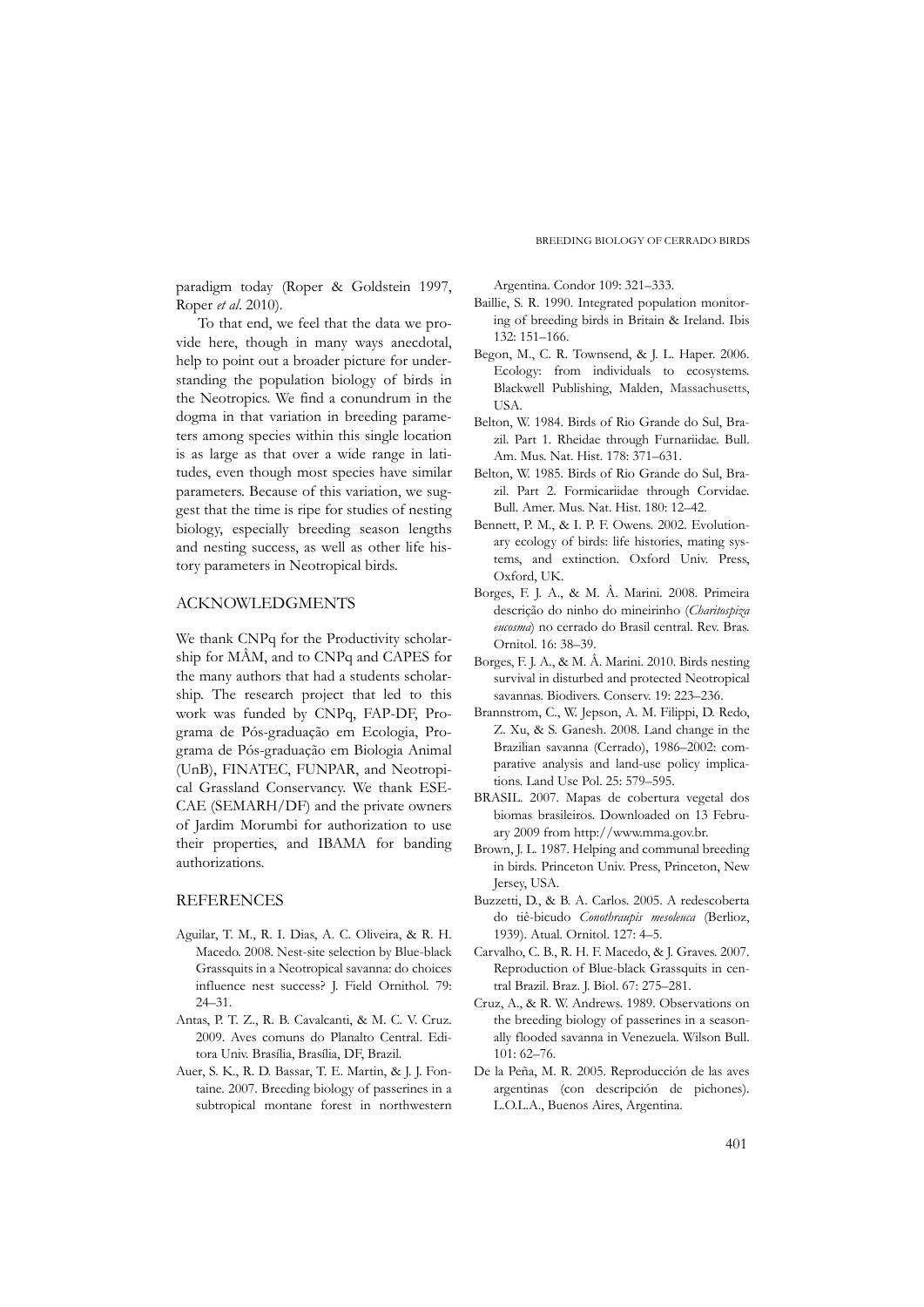- del Hoyo, J., A. Elliott, & J. Sargatal (eds). 1992. Handbook of the birds of the world. Volume 1: Ostrich to ducks. Lynx Edicions, Barcelona, Spain.
- del Hoyo, J., A. Elliott, & J. Sargatal (eds). 1994. Handbook of the birds of the world. Volume 2: New World vultures to guineafowl. Lynx Edicions, Barcelona, Spain.
- del Hoyo, J., A. Elliott, & J. Sargatal (eds). 1996. Handbook of the birds of the world. Volume 3: Hoatzin to auks. Lynx Edicions, Barcelona, Spain.
- del Hoyo, J., A. Elliott, & J. Sargatal (eds). 1997. Handbook of the birds of the world. Volume 4: Sandgrouse to cuckoos. Lynx Edicions, Barcelona, Spain.
- del Hoyo, J., A. Elliott, & J. Sargatal (eds). 1999. Handbook of the birds of the world. Volume 5: Barn-owls to hummingbirds. Lynx Edicions, Barcelona, Spain.
- del Hoyo, J., A. Elliott, & J. Sargatal (eds). 2002. Handbook of the birds of the world. Volume 7: Jacamars to woodpeckers. Lynx Edicions, Barcelona, Spain.
- del Hoyo, J., J. Sargatal, & A. Elliott (eds). 2003. Handbook of the birds of the world. Volume 8: Broadbills to tapaculos. Lynx Edicions, Barcelona, Spain.
- del Hoyo, J., A. Elliott, & D. A. Christie (eds). 2004. Handbook of the birds of the world. Volume 9: Cotingas to pipits and wagtails. Lynx Edicions, Barcelona, Spain.
- del Hoyo, J., A. Elliott, & D. A. Christie (eds). 2005. Handbook of the birds of the world. Volume 10: Cuckoo-shrikes to thrushes. Lynx Edicions, Barcelona, Spain.
- del Hoyo, J., A. Elliott, & D. A. Christie (eds). 2009. Handbook of the birds of the world. Volume 14: Bush-shrikes to Old World sparrows. Lynx Edicions, Barcelona, Spain.
- del Hoyo, J., A. Elliott, & D. A. Christie (eds). 2010. Handbook of the birds of the world. Volume 15: Weavers to New World warblers. Lynx Edicions, Barcelona, Spain.
- del Hoyo, J., A. Elliott, & D. A. Christie (eds). 2011. Handbook of the birds of the world. Volume 16: Tanagers to New World blackbirds. Lynx Edicions, Barcelona, Spain.
- DeSante, D. F., & D. K. Rosenberg. 1998. What do

we need to monitor in order to manage landbirds? Pp. 93–110 *in* Marzluff, J. M., & R. Sallabanks (eds). Avian conservation: research and management. Island Press, Washington, D.C., USA.

- Di Giacomo, A. G. 2005. Aves de la Reserva El Bagual. Pp. 201–465 *in* Di Giacomo, A. G., & S. F. Krapovickas (eds). Historia natural y paisaje de la Reserva El Bagual, Provincia de Formosa, Argentina. Inventario de la fauna de vertebrados y de la flora vascular de un área protegida del Chaco Húmedo. Temas de Naturaleza y Conservación 4. Aves Argentinas/Asociación Ornitológica del Plata, Buenos Aires, Argentina.
- Dias, B. F. S. 1990. Conservação da natureza no cerrado brasileiro. Pp. 583–640 *in* Pinto, M. N. (ed.). Cerrado: caracterização, ocupação e perspectivas. Editora Univ. de Brasília, Brasília, Brazil.
- Dias, R. I., E. S. A. Santos, & R. H. Macedo. 2009. Mating system and sexual conflict in the Blueblack Grassquit (*Volatinia jacarina*: Emberizidae): extra-pair mating behavior sets the scene. Oecol. Bras. 13: 183–191.
- Duca, C., & M. Â. Marini. 2011. Variation in breeding of the Shrike-like Tanager in central Brazil. Wilson J. Ornithol. 123: 259–266.
- Dunning, J. B. 2007. CRC handbook of avian body masses. 2nd ed. CRC Press, Boca Raton, Florida, USA.
- Euler, C. 1900. Descripção de ninhos e ovos das aves do Brasil. Rev. Mus. Paulista 4: 9–148.
- Faria, L. C. P., L. A. Carrara, & M. Rodrigues. 2008. Biologia reprodutiva do fura-barreira *Hylocryptus rectirostris* (Aves: Furnariidae). Rev. Bras. Zool. 25: 172–181.
- França, L. F., & M. Â. Marini. 2009. Low and variable reproductive success of a Neotropical flycatcher (*Suiriri islerorum*). EMU 109: 265–269.
- Gomes, H. B., & M. Rodrigues. 2010. The nest of the Cipó Canastero (*Asthenes luizae*), an endemic furnariid from the Espinhaço Range, southeastern Brazil. Wilson J. Ornithol. 122: 600–603.
- Greeney, H. F., P. R. Martin, R. A. Gelis, A. Solano-Ugalde, F. Bonier, B. Freeman, & E. T. Miller. 2011. Notes on the breeding of high-Andean birds in northern Ecuador. Bull. Br. Ornithol. Club 131: 24–31.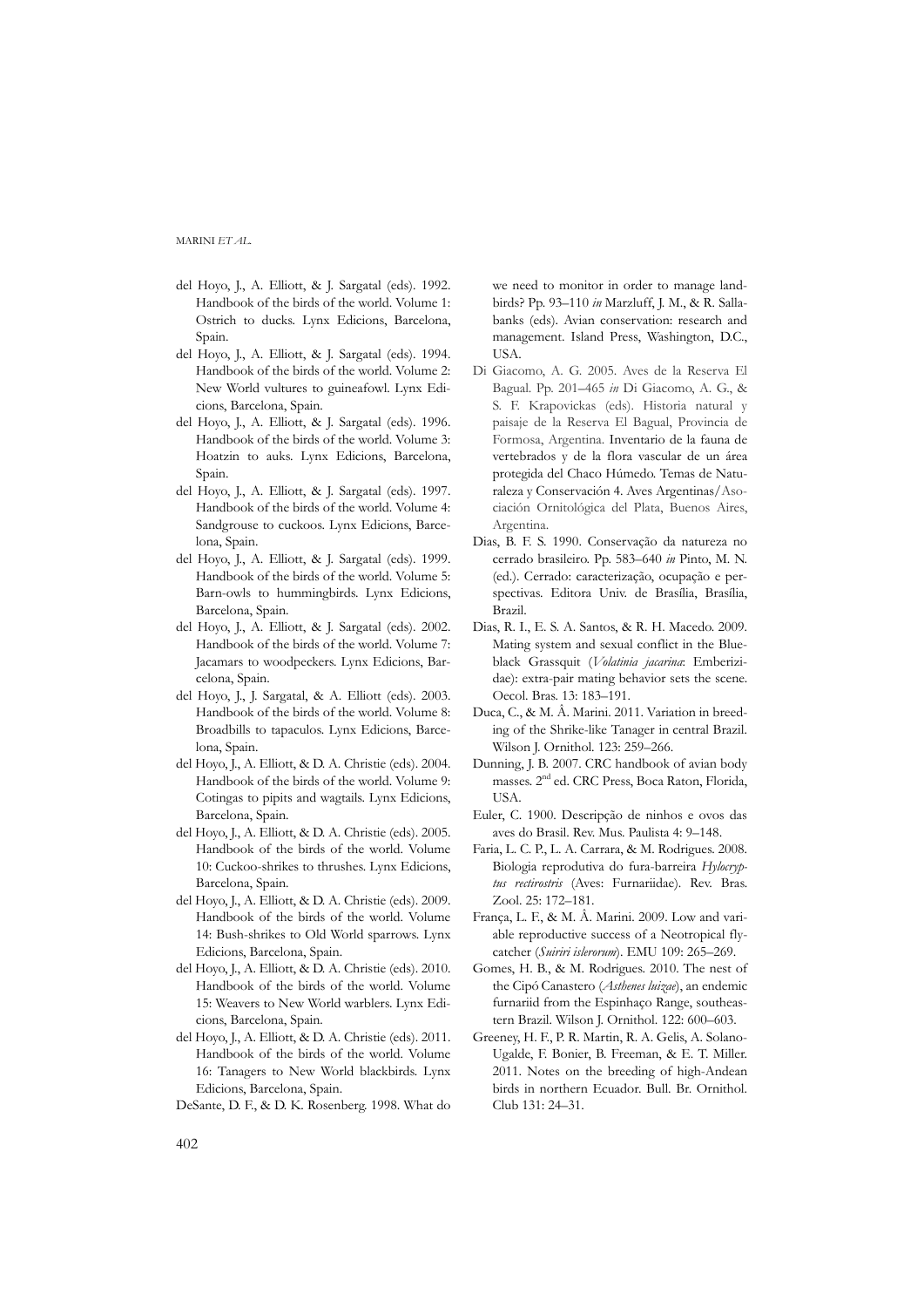- Greeney, H. F., R. A. Gelis, & R. White. 2004. Notes on breeding birds from an Ecuadorian lowland forest. Bull. Br. Ornithol. Club 124: 28–37.
- Gressler, D. T., & M. Â. Marini. 2007. Nest, eggs and nestling of the Collared Crescentchest *Melanopareia torquata* in the Cerrado region, Brazil. Rev. Bras. Ornitol. 15: 598–600.
- Gressler, D. T., & M. Â. Marini. 2011. Breeding biology of the Stripe-tailed Yellow-finch (*Sicalis citrina*) in Central Brazilian cerrado. Ornitol. Neotrop. 22: 319–327.
- Hoffmann, D., & M. Rodrigues. 2011. Breeding biology and reproductive success of *Polystictus superciliaris* (Aves: Tyrannidae), an uncommon tyrant-flycatcher endemic to the highlands of eastern Brazil. Zoologia 28: 305–311.
- IBAMA. 2003. Lista das Espécies da Fauna Ameaçada de Extinção. Instrução Normativa n° 3, de 27/maio/2003. Instituto Brasileiro do Meio Ambiente e dos Recursos Naturais Renováveis (IBAMA), Ministério do Meio Ambiente, Brasília, DF, Brazil.
- Ihering, H. von. 1900. Catálogo crítico-comparativo dos ninhos e ovos das aves do Brasil. Rev. Mus. Paul. 4: 191–300.
- IUCN. 2008. 2008 IUCN Red list of threatened species. Version 2009.1. Downloaded on 2 February 2009 from http://www.iucnredlist.org.
- Janzen, D. H. 1986. Guanacaste National Park: Tropical Ecological and Cultural Restoration. Editorial Univ. Estatal a Distancia, Fundación Tinker, & Fundación Parque Nacionales, San José, Costa Rica.
- Johnson, E. I., P. C. Stouffer, & J. Bierregaard. 2012. The phenology of molting, breeding and their overlap in central Amazonian birds. J. Avian Biol. 43: 141–154.
- Klink, C. A., A. G. Moreira, & O. T. Solbrig. 1993. Ecological impact of agricultural development in the Brazilian cerrados. Pp. 259–282 *in* Young, M. D., & O. T. Solbrig (eds). The world's savannas. Economic driving forces, ecological constraints and policy options for sustainable land use, 12. UNESCO, Paris, France.
- Lima, A. M. X., & J. J. Roper. 2009. Population dynamics of the Black-cheeked Gnateater (*Conopophaga melanops*, Conopophagidae) in

southern Brazil. J. Trop. Ecol. 25: 605–613.

- Lopes, L. E., & M. Â. Marini. 2005a. Biologia reprodutiva de *Suiriri affinis* e *S. islerorum* (Aves: Tyrannidae) no Cerrado do Brasil central. Pap. Avul. Zool. 45: 127–141.
- Lopes, L. E., & M. Â. Marini. 2005b. Low reproductive success of Campo Suiriri (*Suiriri affinis*) and Chapada Flycatcher (*S. islerorum*) in the central Brazilian Cerrado. Bird Conserv. Int. 15: 337346.
- Manica, L. T., & M. Â. Marini. 2012. Helpers at the nests of White-banded Tanager (*Neothraupis fasciata*) benefit male breeders but do not increase reproductive success. J. Ornithol. 153: 149–159.
- Marchant, S. 1959. The breeding season in SW Ecuador. Ibis 101: 137–152.
- Marchant, S. 1960. The breeding of some SW Ecuadorian birds. Ibis 102: 349–382.
- Marini, M. Â. 1992. Notes on the breeding and reproductive biology of the Helmeted Manakin. Wilson Bull. 104: 168–173.
- Marini, M. Â., & F. I. Garcia. 2005. Bird conservation in Brazil. Conserv. Biol. 19: 665–671.
- Marini, M. Â., J. C. Motta-Júnior, L. A. S. Vasconcellos, & R. B. Cavalcanti. 1997. Avian body masses from cerrado region of central Brazil. Ornitol. Neotrop. 8: 93–99.
- Marini, M. Â., & R. Durães. 2001. Annual pattern of molt and reproductive activity of passerines in south-central Brazil. Condor 13: 767–775.
- Marini, M. Â., F. J. Borges, L. E. Lopes, L. França, C. Duca, L. V. Paiva, L. T. Manica, D. T. Gressler,& N. M. Heming. 2010. Breeding biology of Columbidae in Central Brazil. Ornitol. Neotrop. 21: 581–590.
- Marini, M. Â., N. O. M. Sousa, F. J. A. Borges, & M. B. Silveira. 2009a. Biologia reprodutiva de *Elaenia cristata* (Tyrannidae) no Cerrado do Brasil Central. Neotrop. Biol. Conserv. 4: 3–12.
- Marini, M. Â., Y. Lobo, L. E. Lopes, L. F. França, & L. V. Paiva. 2009b. Biologia reprodutiva de *Tyrannus savana* (Aves, Tyrannidae) em cerrado do Brasil Central. Biota Neotrop. 9: 54–63.
- Martin T. E. 2002. A new view of avian life-history evolution tested on an incubation paradox. Proc. R. Soc. Lond. Ser. B 269: 309–316.
- Medeiros, R. C. S., & M. Â. Marini. 2007. Biologia reprodutiva de *Elaenia chiriquensis* (Lawrence, 1865) (Aves: Tyrannidae) em cerrado do Brasil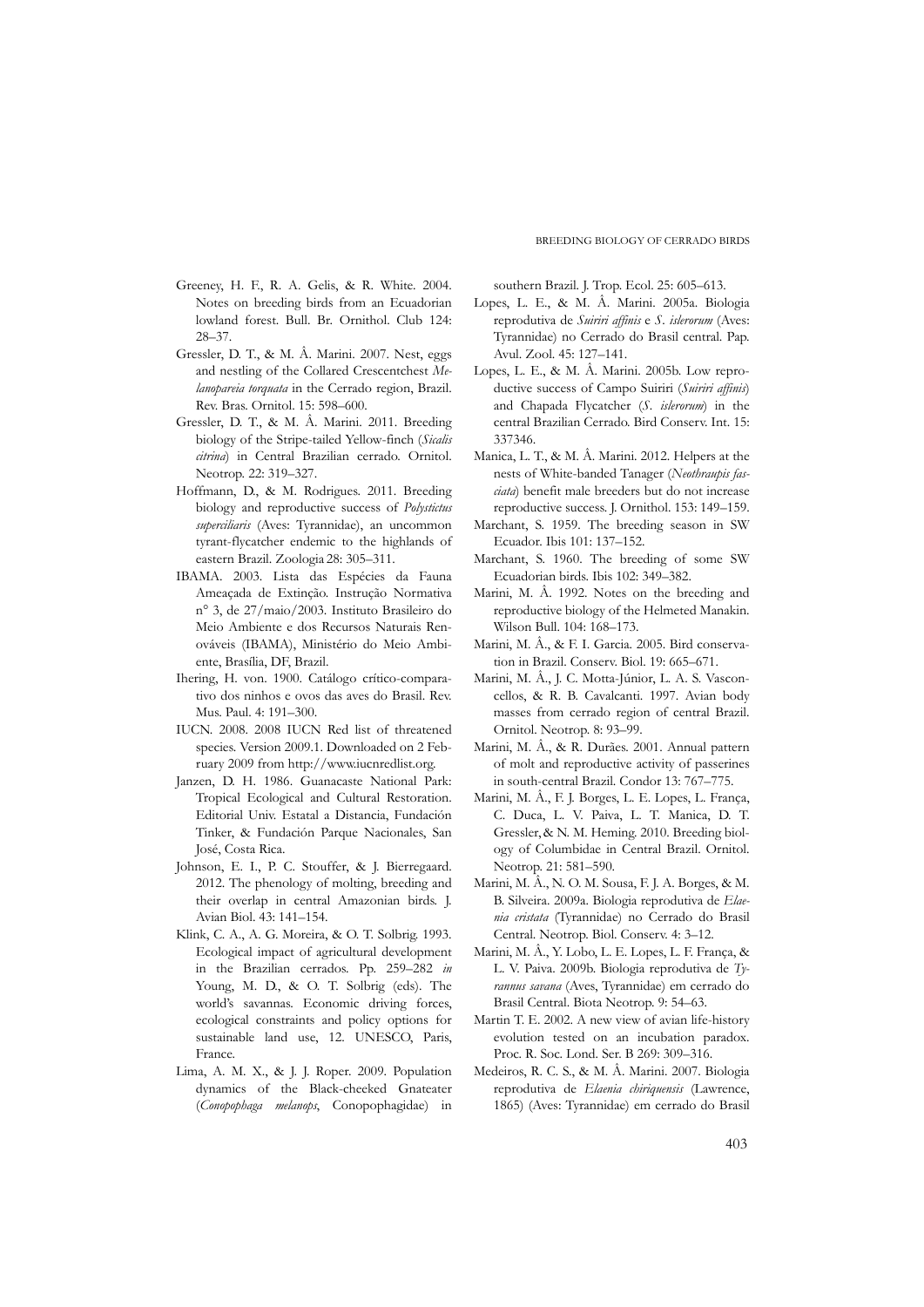Central. Rev. Bras. Zool. 24: 12–20.

- MMA. 1999. Áreas prioritárias para a conservação da biodiversidade do Cerrado e do Pantanal. MMA, Funatura, Conservation International, Fundação Biodiversitas, Univ. de Brasília, Brasília, DF, Brazil.
- Myers, N., R. A. Mittermeier, C. G. Mittermeier, G. A. Fonseca, & J. Kent. 2000. Biodiversity hotspots for conservation priorities. Nature 403: 853–858.
- Nimer, E. 1979. Climatologia do Brasil. IBGE & SUPREN, Rio de Janeiro, RJ, Brazil.
- Nóbrega, P. F. A., & J. B. Pinho. 2010. Biologia reprodutiva e uso de habitat por *Cantorchilus leucotis* (Lafresnaye, 1845) (Aves, Troglodytidae) no Pantanal, Mato Grosso, Brasil. Pap. Avulsos Zool. (São Paulo) 50: 511–516.
- Oniki, Y., & E. O. Willis. 1983a. A study of breeding birds of the Belém area, Brazil: V. Troglodytidae to Coerebidae. Cienc. Cult. 35: 1875– 1880.
- Oniki, Y., & E. O. Willis. 1983b. A study of breeding birds of the Belém area, Brazil: VI. Tyrannidae. Cienc. Cult. 35: 1880–1885.
- Oniki, Y., & E. O. Willis. 1983c. Breeding records of birds from Manaus, Brazil, IV. Tyrannidae to Vireonidae. Rev. Brasil. Biol. 43: 45–54.
- Paiva, L. V., & M. Â. Marini. In press. Timing of migration and breeding of the Lesser Elaenia (*Elaenia chiriquensis*) in a Neotropical savanna. Wilson J. Ornithol.: *– .*
- Pereira, Z. P. 2011. Influência dos recursos alimentares sobre a reprodução de *Neothraupis fasciata* (Aves, Thraupidae). M.Sc. thesis, Univ. de Brasília, Brasília, DF, Brazil.
- Piratelli, A. J., M. A. C. Siqueira, & L. O. Marcondes-Machado. 2000. Reprodução e mudas de penas em aves de sub-bosque na região leste de Mato Grosso do Sul. Ararajuba 8: 99– 107.
- Prado, A. D. 2006. *Celeus obrieni*: 80 anos depois. Atual. Ornitol. 134: 4–5.
- Ratter, J. A., J. F. Ribeiro, & S. Bridgewater. 1997. The Brazilian Cerrado vegetation and threats to its biodiversity. Ann. Bot. 80: 223–230.
- Remsen, J. V., Jr., C. D. Cadena, A. Jaramillo, M. Nores, J. F. Pacheco, J. Pérez-Emán, M. B. Robbins, F. G. Stiles, D. F. Stotz, & K. J. Zimmer. Version 2012. A classification of

the bird species of South America. American Ornithologists Union. Available from http:// www.museum.lsu.edu/~Remsen/SACCBaseline.html.

- Repenning, M., & C. S. Fontana. 2011. Seasonality of breeding, moult and fat deposition of birds in subtropical lowlands of southern Brazil. EMU 111: 268–280.
- Ribeiro, J. F., & B. M. T. Walter. 1998. Fitofisionomias do bioma Cerrado. Pp. 89–166 *in* Sano, S. M., & S. P. Almeida (eds). Cerrado: ambiente e flora*.* Embrapa, Planaltina, D.F., Brazil.
- Ricklefs, R. E. 1969a. The nesting cycle of songbirds in tropical and temperate regions. Liv. Bird 15: 33–41.
- Ricklefs, R. E. 1969b. An analysis of nesting mortality in birds. Smiths. Contrib. Zool. 9: 1–48.
- Robinson, W. D., T. R. Robinson, S. K. Robinson, & J. D. Brawn. 2000. Nesting success of understory forest birds in Central Panama. J. Avian Biol. 31: 151–164.
- Rodrigues, L. C., & M. Rodrigues. 2011. Size dimorphism, juvenal plumage, and timing of breeding of the Hyacinth Visorbearer (*Augastes scutatus*). Wilson J. Ornithol. 123: 726–733.
- Rodrigues, M., L. M. Costa, G. H. S. Freitas, M. C. Santos, & D. F. Dias. 2009. Os ninhos do canário-do-campo *Emberizoides herbicola*, do canário-do-brejo *Emberizoides ypiranganus* e do rabo-mole-da-serra *Embernagra longicauda*. Rev. Bras. Ornitol. 17: 155–160.
- Roper, J. J. 2000. Experimental analysis of nestsites and nest predation for a Neotropical bird: stuck between a rock and a hard place. Ararajuba 8: 85–91.
- Roper, J. J. 2003. Nest-sites influence predation differently at natural and experimental nests. Ornitol. Neotrop. 14: 1–14.
- Roper, J. J., K. A. Sullivan, & R. E. Ricklefs. 2010. Avoid nest predation when predation rates are low, and other lessons: testing the tropical-temperate nest predation paradigm. Oikos 119: 719–729.
- Rubio, T. C., & J. B. Pinho. 2008. Biologia reprodutiva de *Synallaxis albilora* (Aves: Furnariidae) no Pantanal de Poconé, Mato Grosso. Pap. Avulsos Zool. (São Paulo) 48: 181–197.
- Santos, L. R., & M. Â. Marini. 2010. Breeding biology of the White-rumped Tanager (*Cypsnagra*